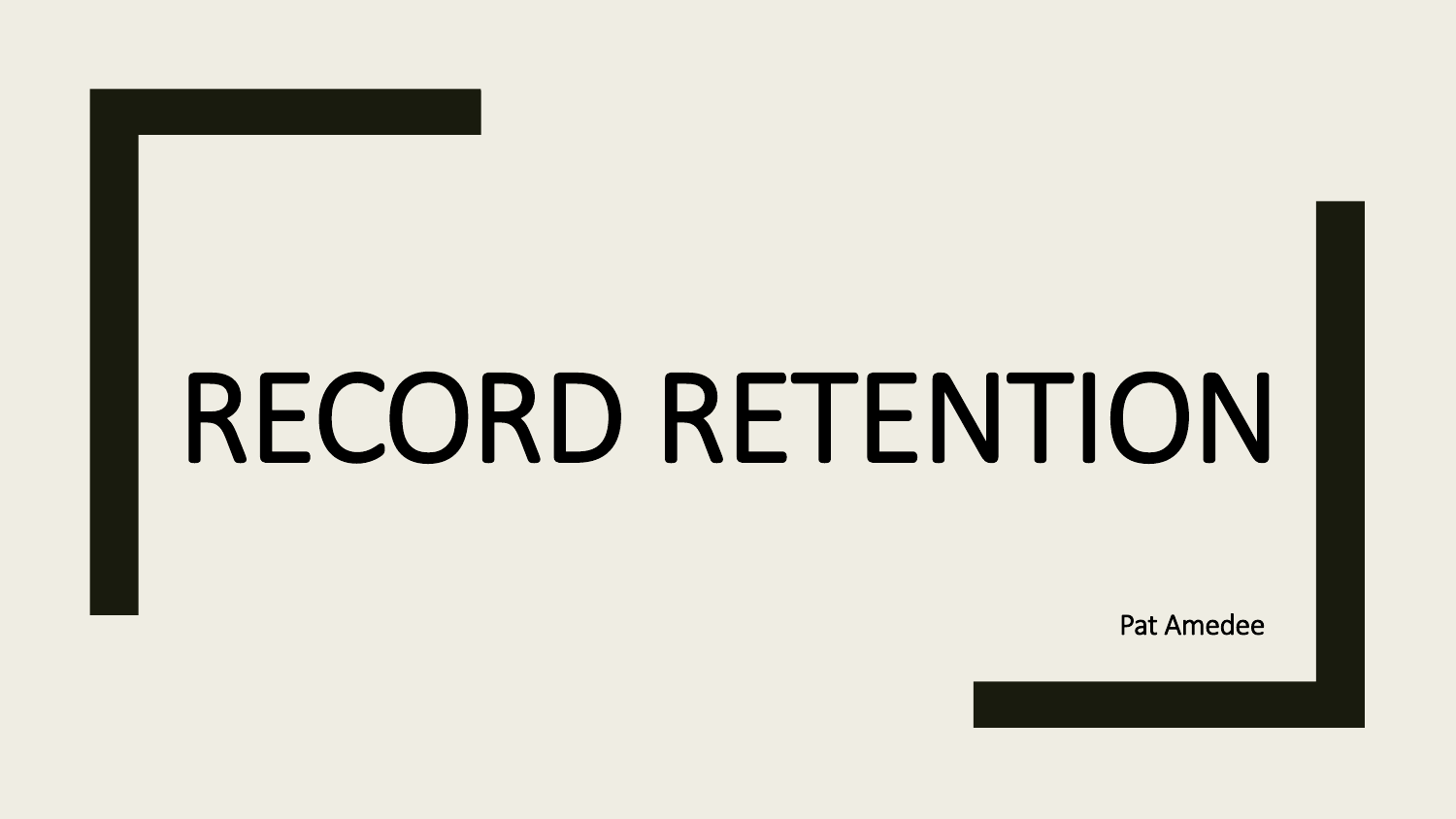#### WHAT MUST I KEEP?

#### WHAT SHOULD I KEEP?

HOW LONG?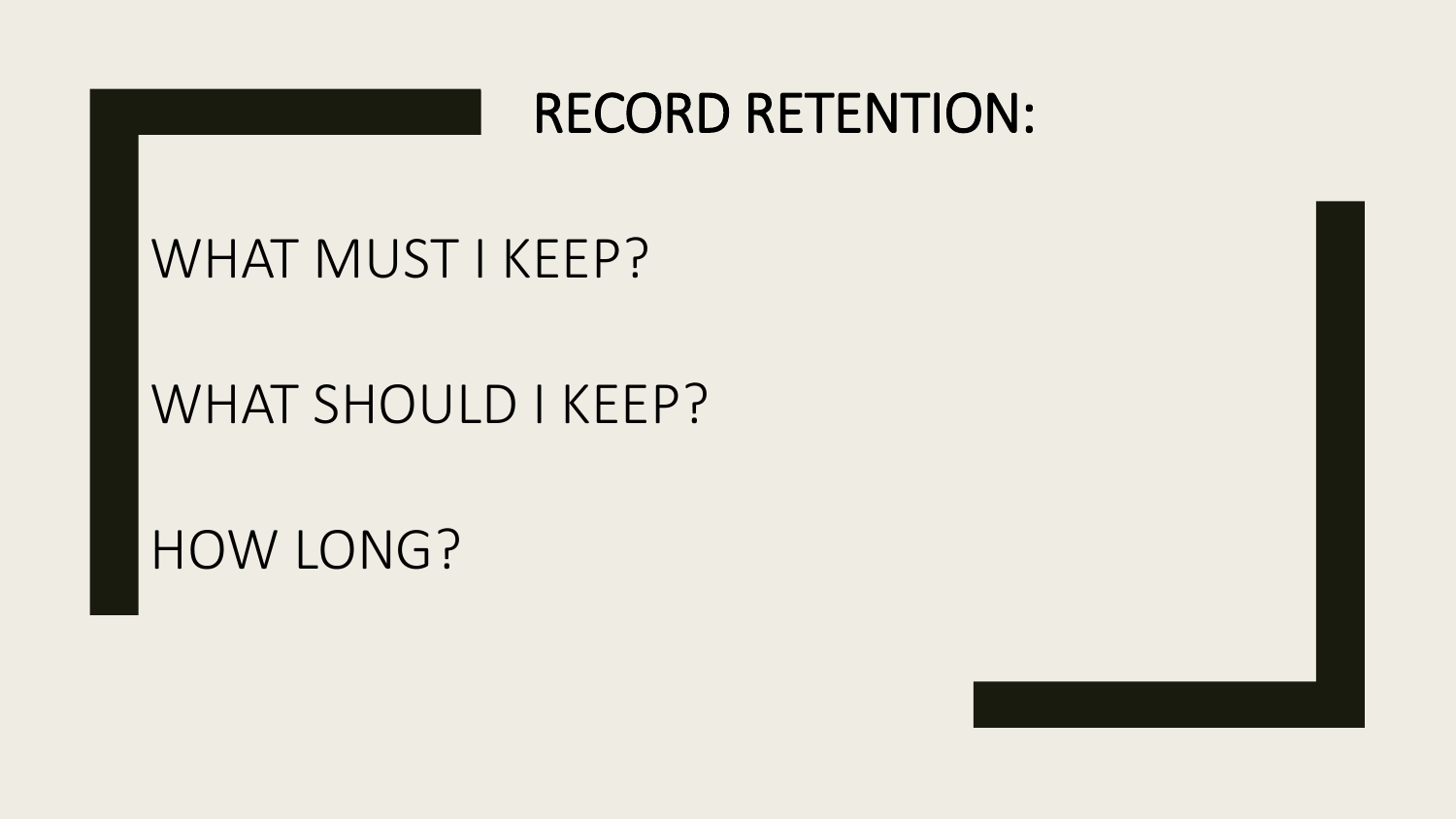#### WHAT IS CONSIDERED A "RECORD"?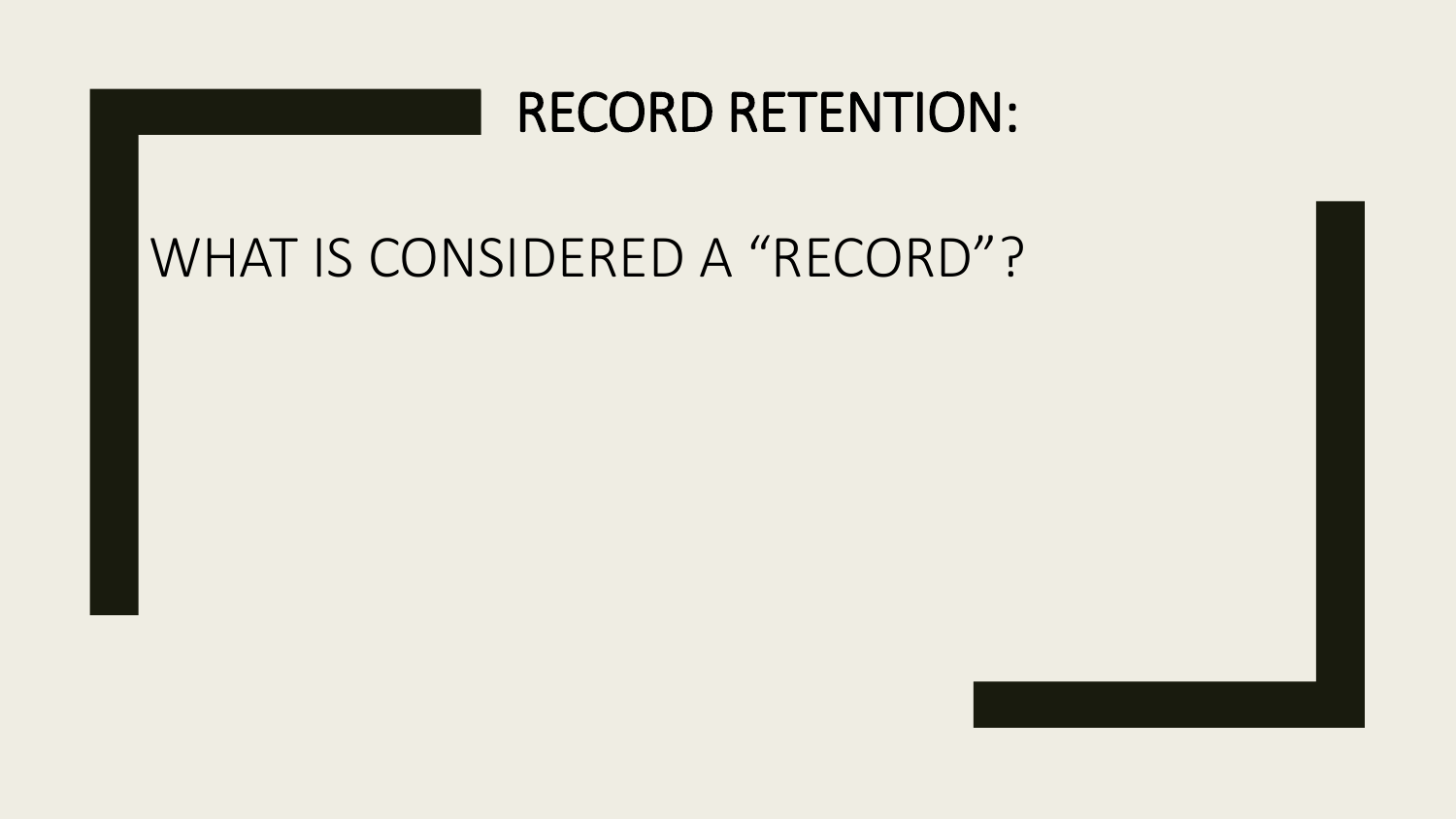#### WHAT IS CONSIDERED A "RECORD"?

LA. R.S. 44:1(A)(2)(a) All books, records, writings, accounts, letters and letter books, maps, drawings, photographs, cards, tapes, recordings, memoranda, and papers, and all copies, duplicates, photographs, including microfilm, or other reproductions thereof, or any other documentary materials, regardless of physical form or characteristics, including information contained in electronic data processing equipment, having been used, being in use, or prepared, possessed, or retained for use in the conduct, transaction, or performance of any business, transaction, work, duty, or function which was conducted, transacted, or performed by or under the authority of the constitution or laws of this state, or by or under the authority of any ordinance, regulation, mandate, or order of any public body or concerning the receipt or payment of any money received or paid by or under the authority of the constitution or the laws of this state, are "public records", except as otherwise provided in this Chapter or the Constitution of Louisiana.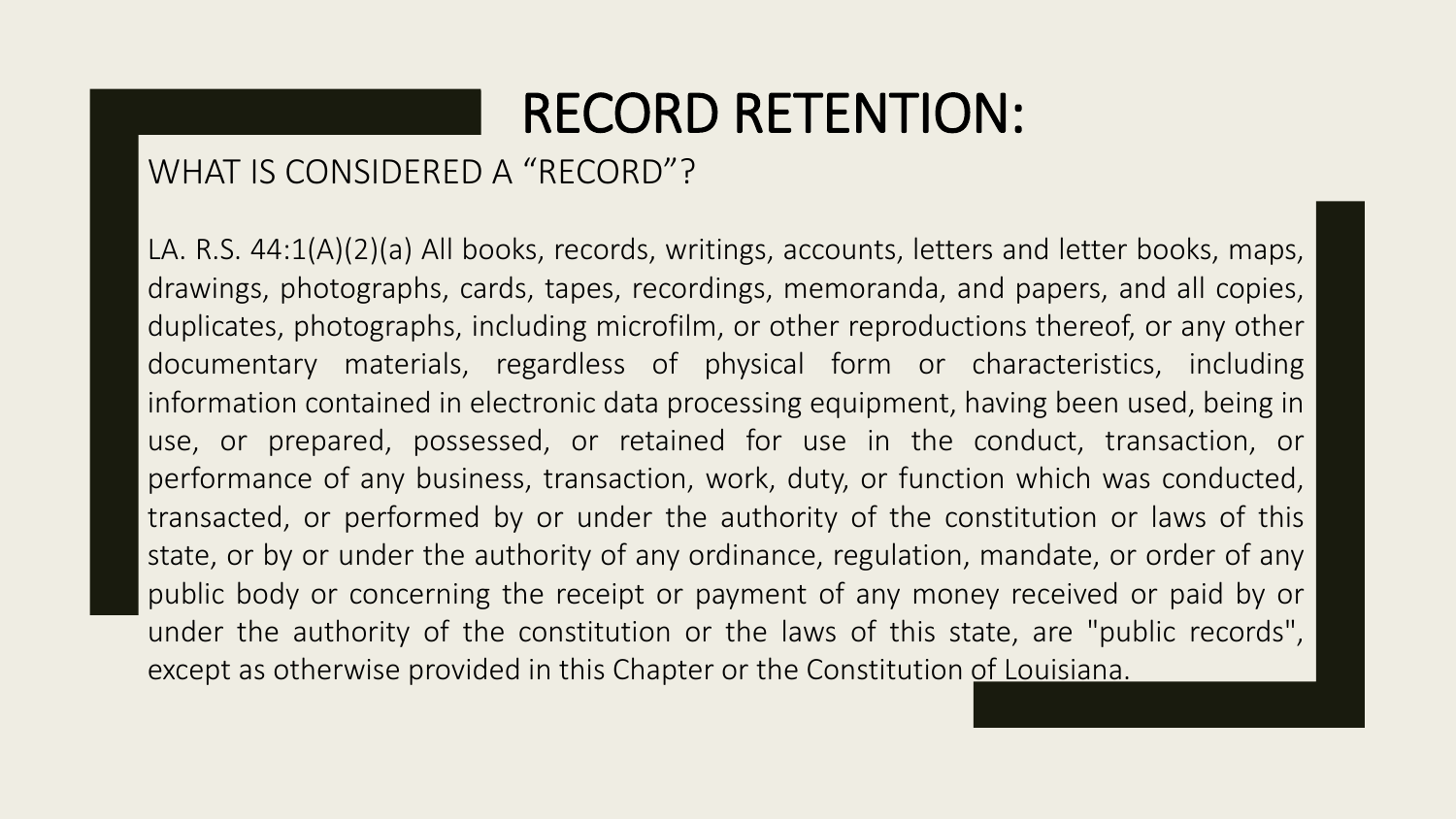#### "PUBLIC VS. PRIVATE (CONFIDENTIAL)" RECORDS

RS 44:§4. Applicability

….

This Chapter shall not apply:

(1) To any tax return or the information contained in any tax return. However, the name and address of any person who obtains an occupational license, the information on the face of the license, and information as to whether an occupational license has been issued to a particular person shall be public records.

(48) To any tax information in the possession of the Board of Tax Appeals that is required by law to be held confidential or privileged or to any internal correspondence among the members and staff of the Board of Tax Appeals pertaining to discussion of a case being adjudicated by the board.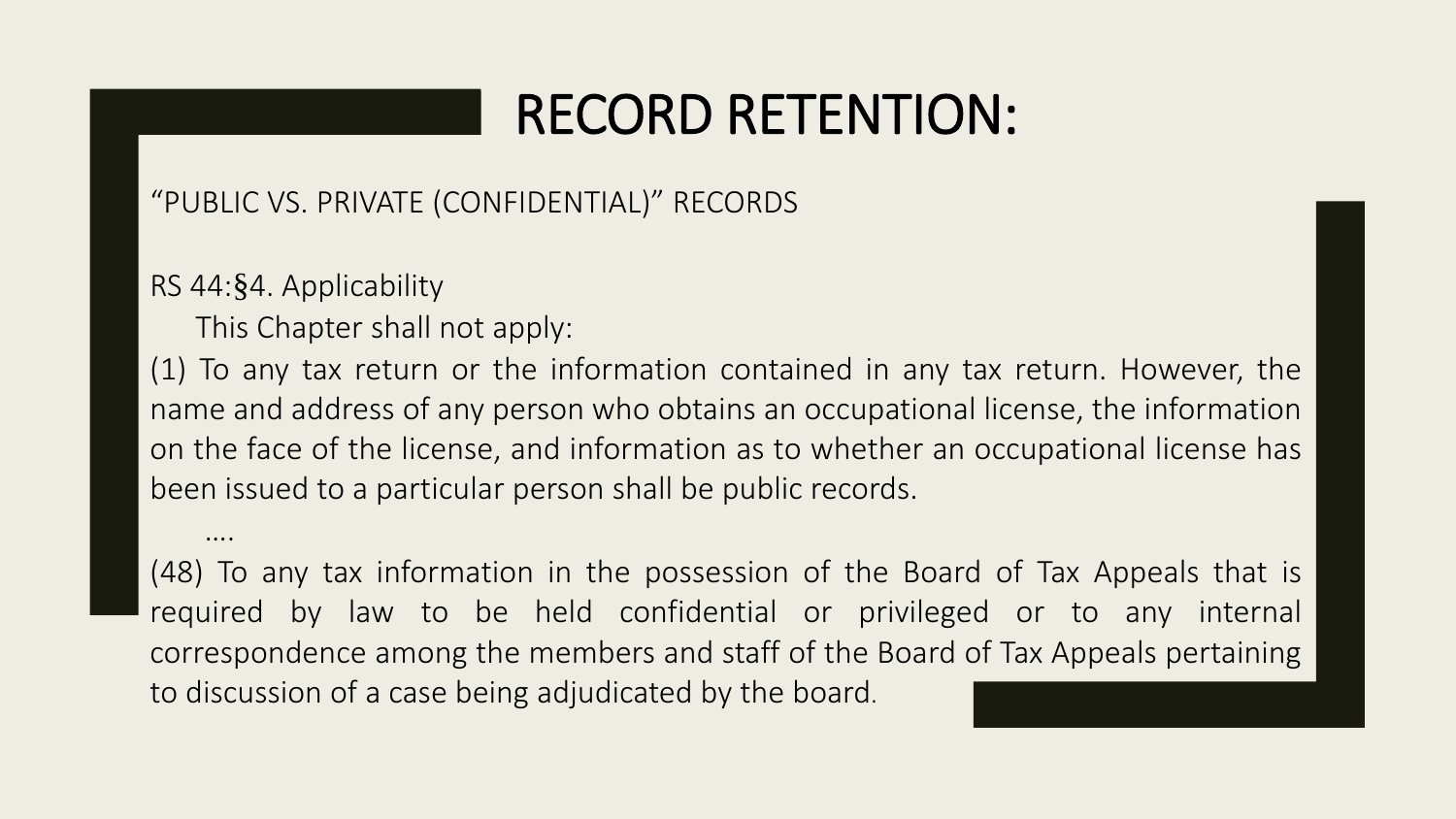HOW LONG SHOULD THE COLLECTOR KEEP RECORDS

RS 44:§36. Preservation of records

B. All existing records or records hereafter accumulated by the Department of Revenue may be destroyed after five years from the thirty-first day of December of the year in which the tax to which the records pertain became due; provided that these records shall not be destroyed in any case where there is a contest relative to the payment of taxes or where a claim has been made for a refund or where litigation with reference thereto is pending.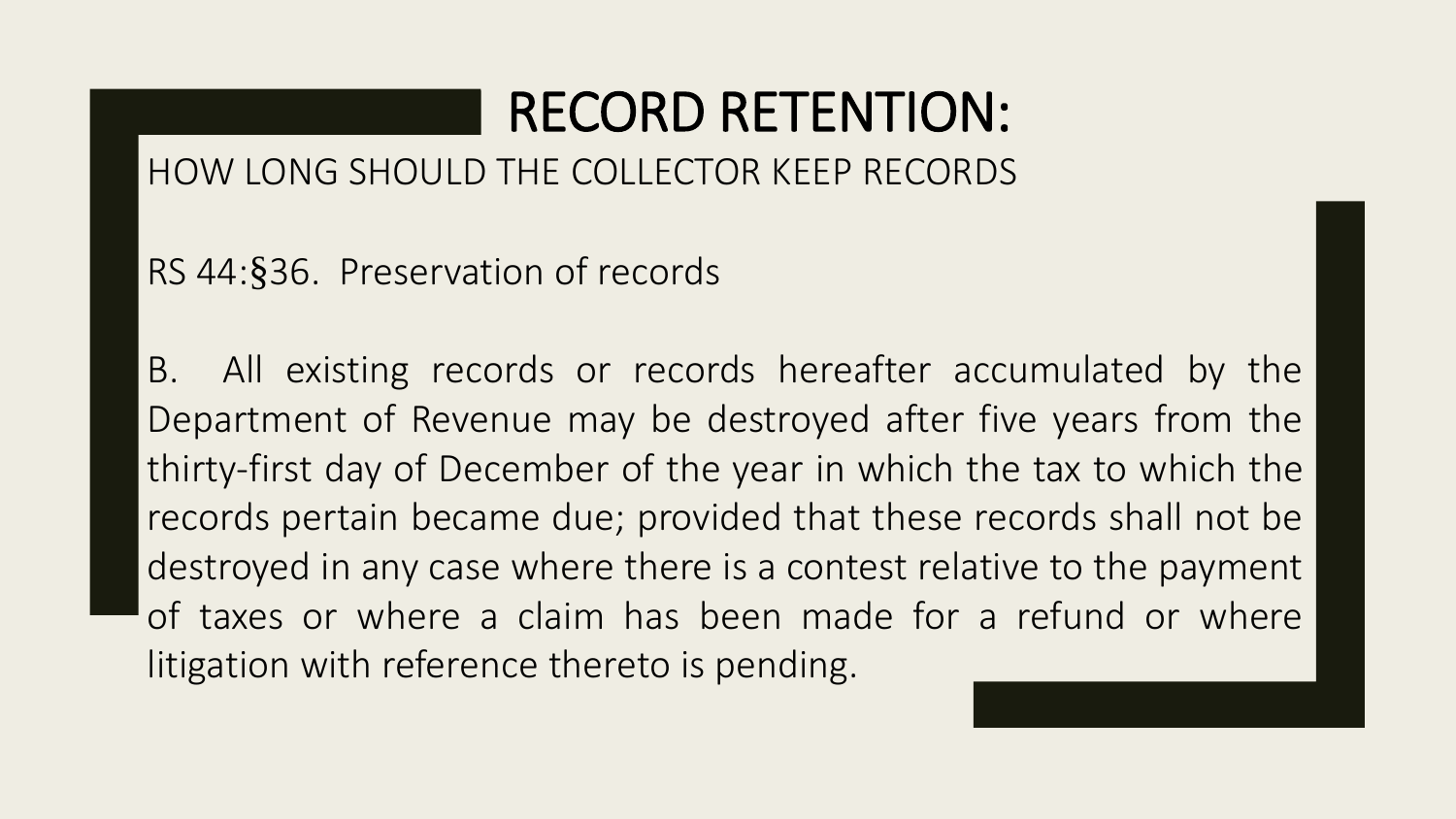# SHOULD THE COLLECTOR KEEP RECORDS BEYOND 5-YEAR PROVISION?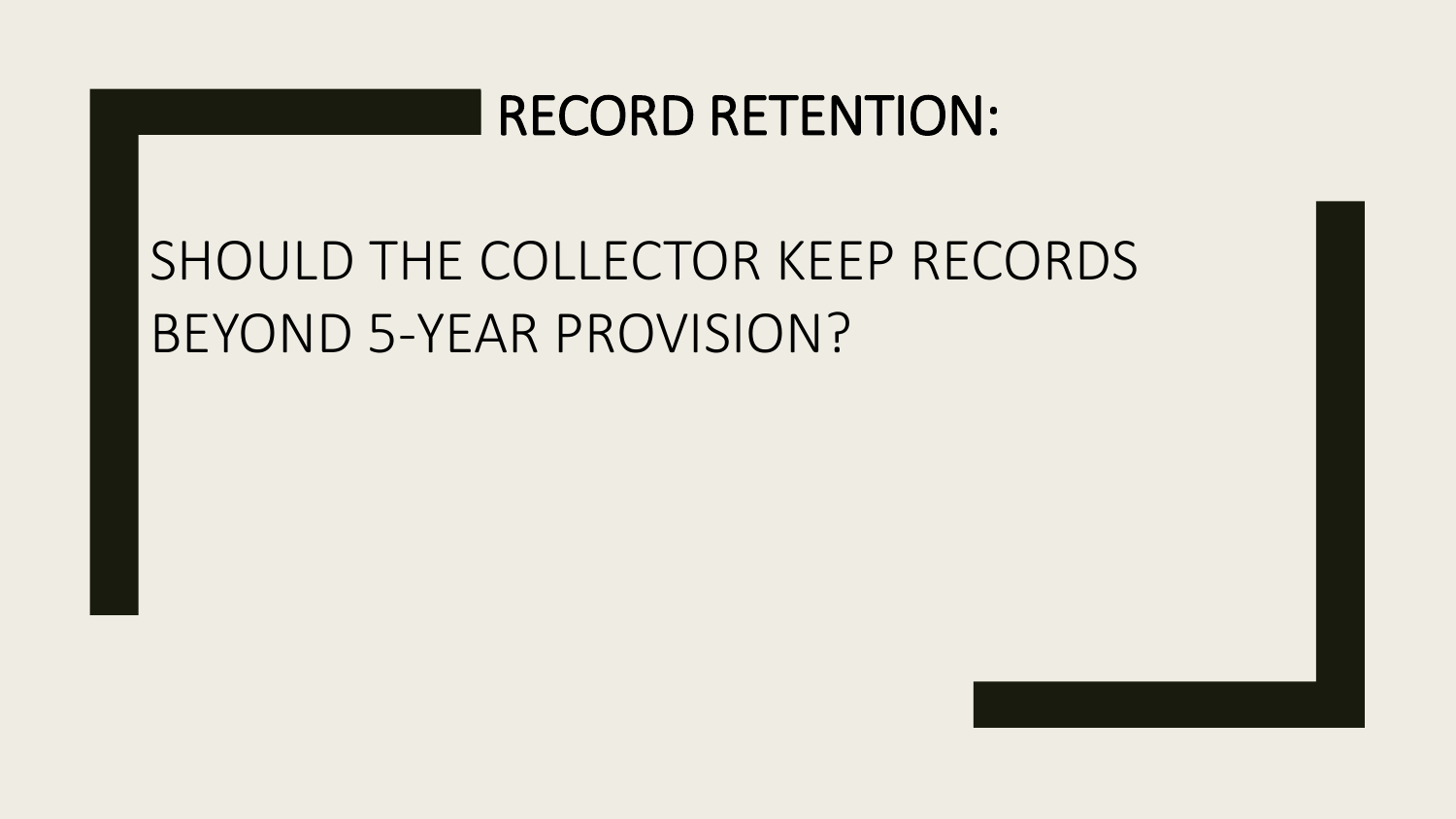# WHAT EVIDENCE IS IMPORTANT TO YOUR LEGAL COUNSEL?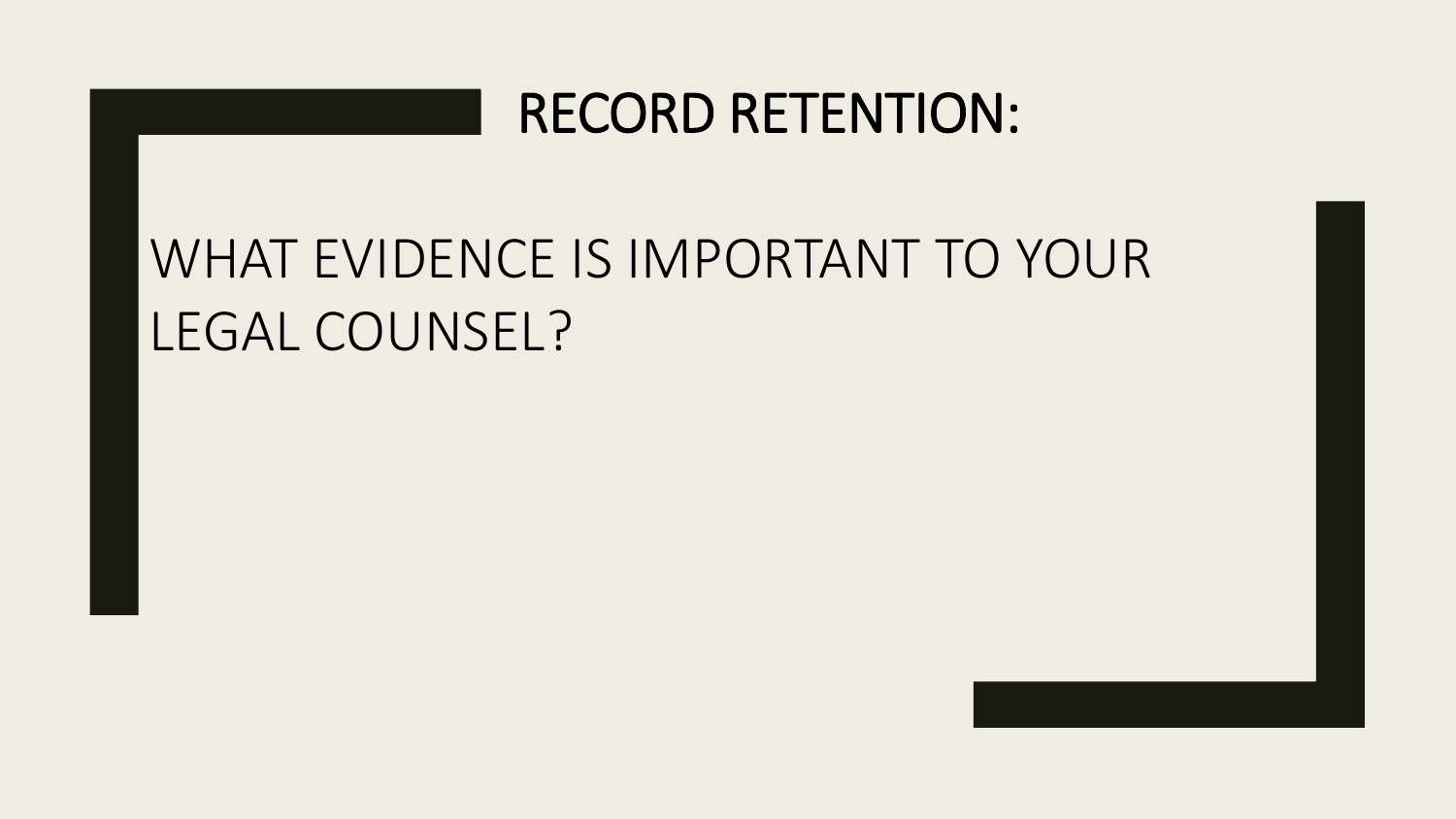#### TAXPAYER RECORDS

# Taxpayer Registration/Application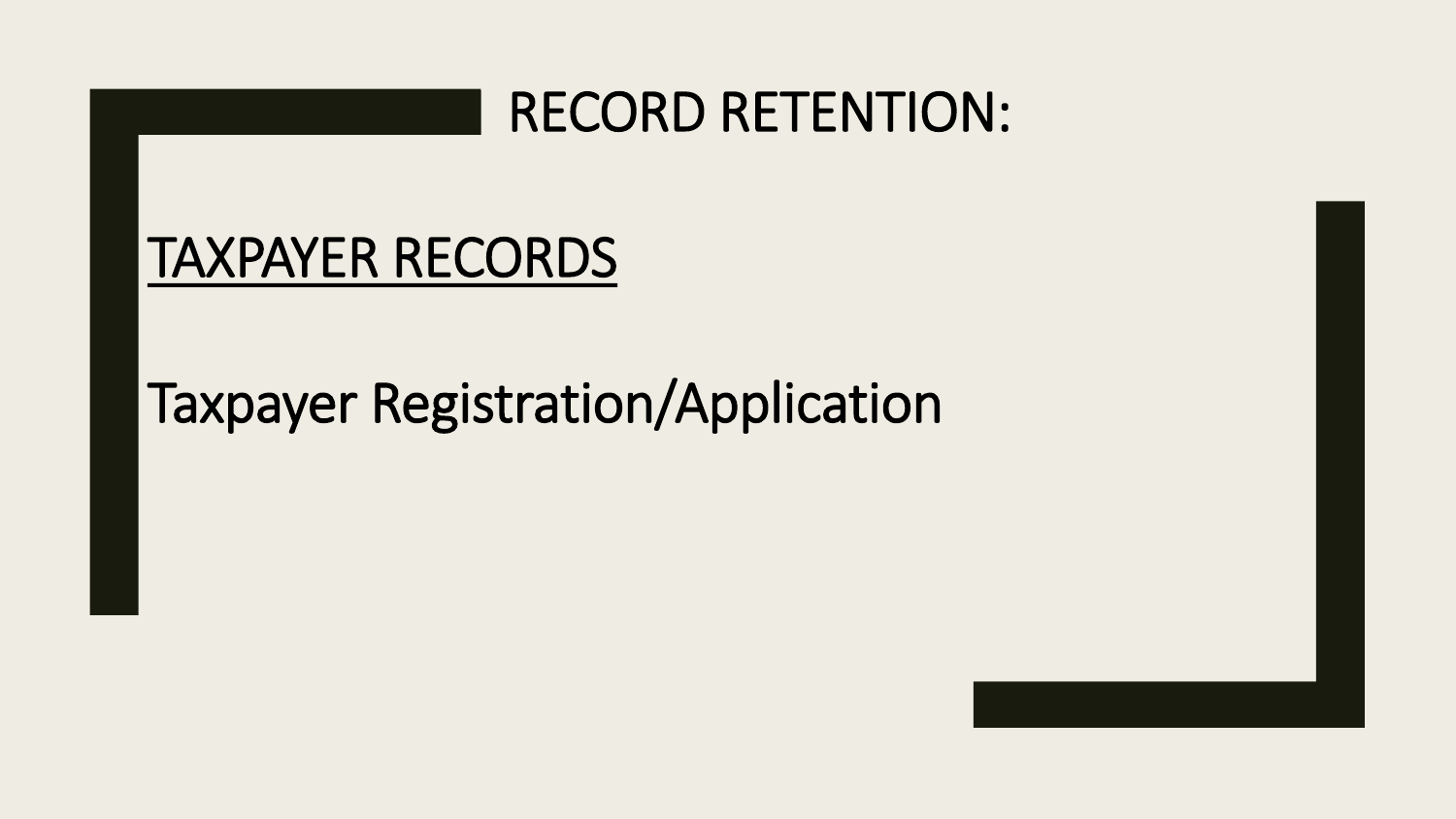#### TAXPAYER RECORDS

Taxpayer Registration/Application

# Prior period filings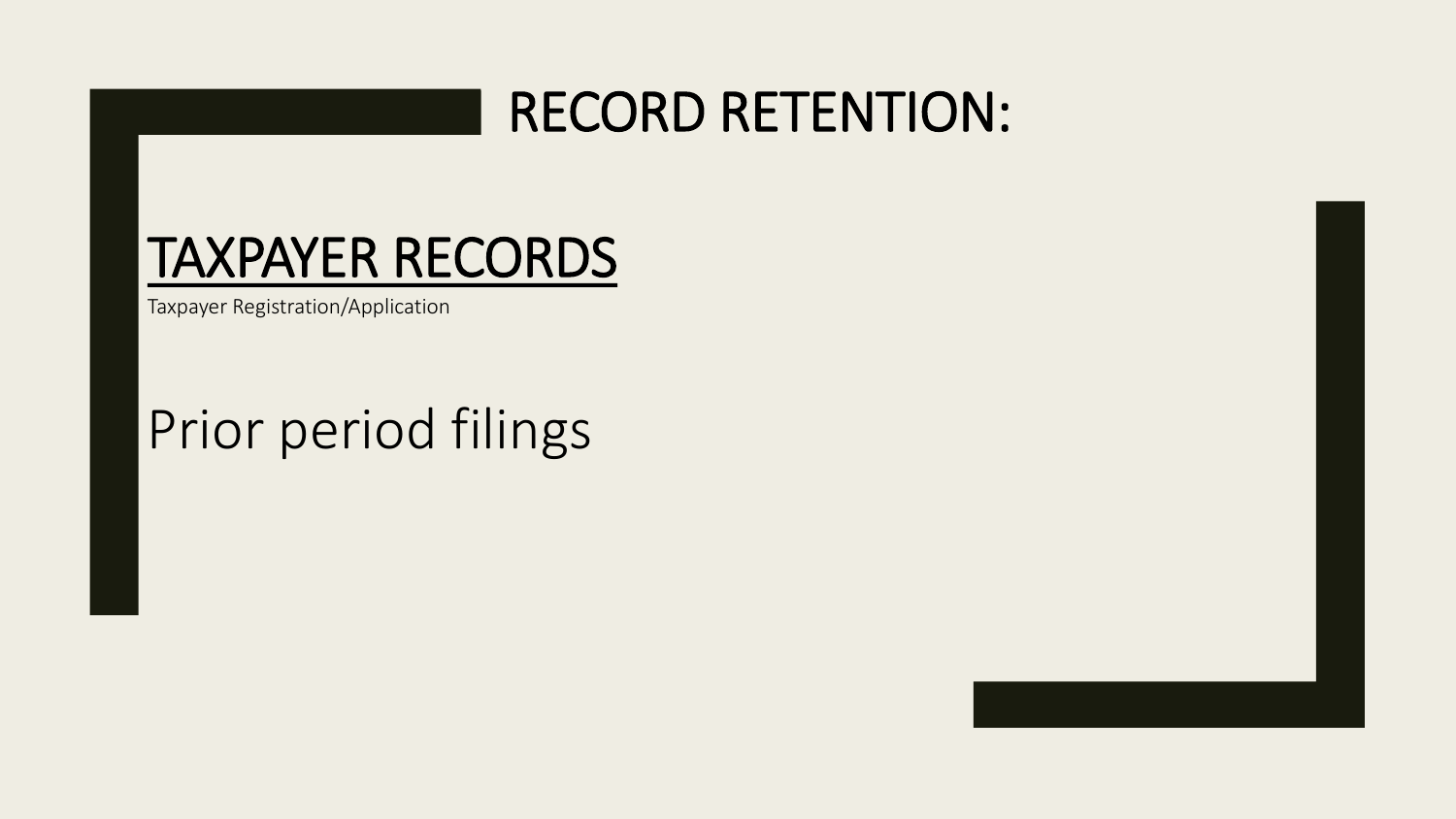#### TAXPAYER RECORDS

Taxpayer Registration/Application Prior period filings

# Copies of checks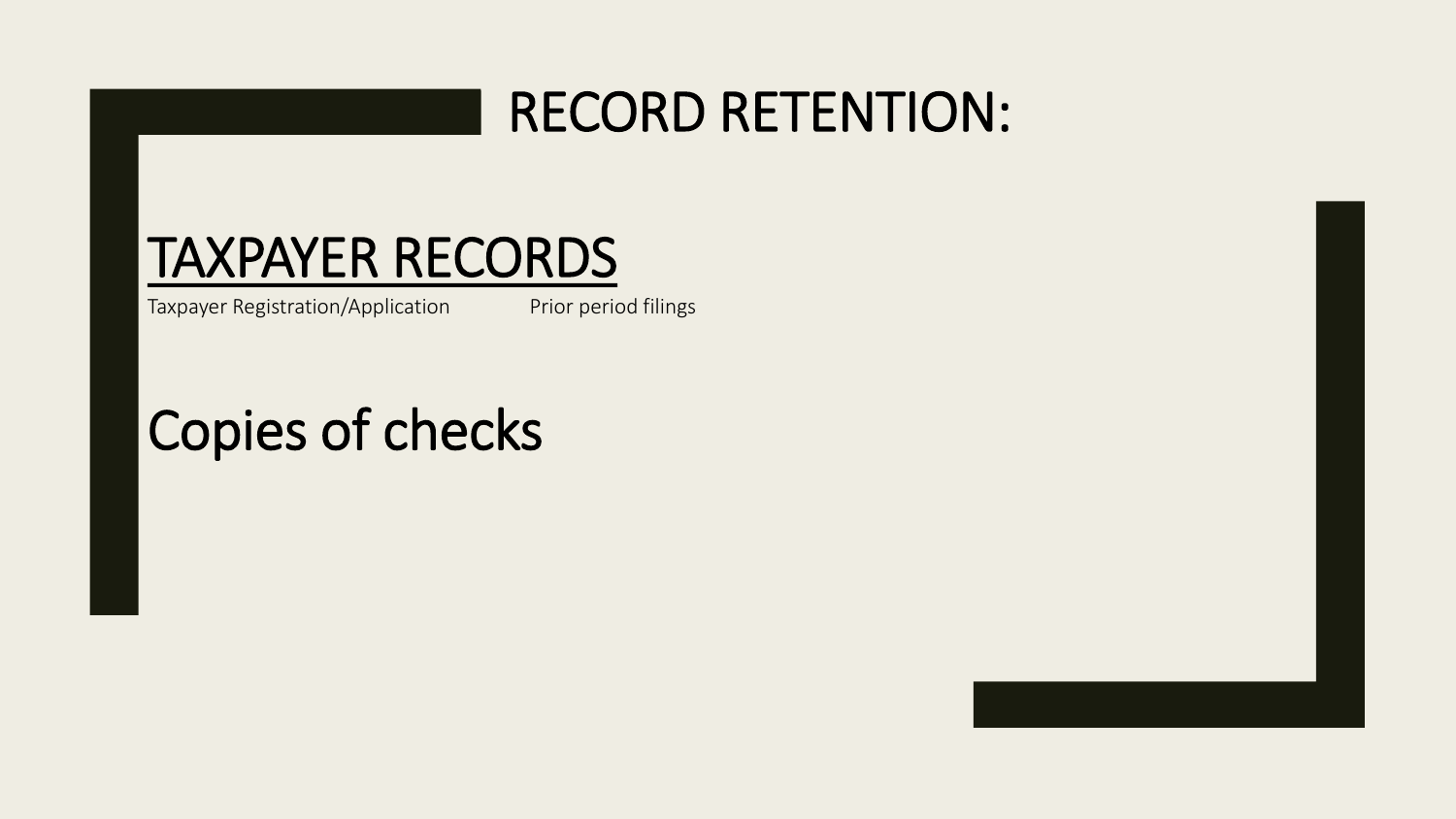#### TAXPAYER RECORDS

Taxpayer Registration/Application Prior period filings Copies of checks

# E-mails, records of telephone calls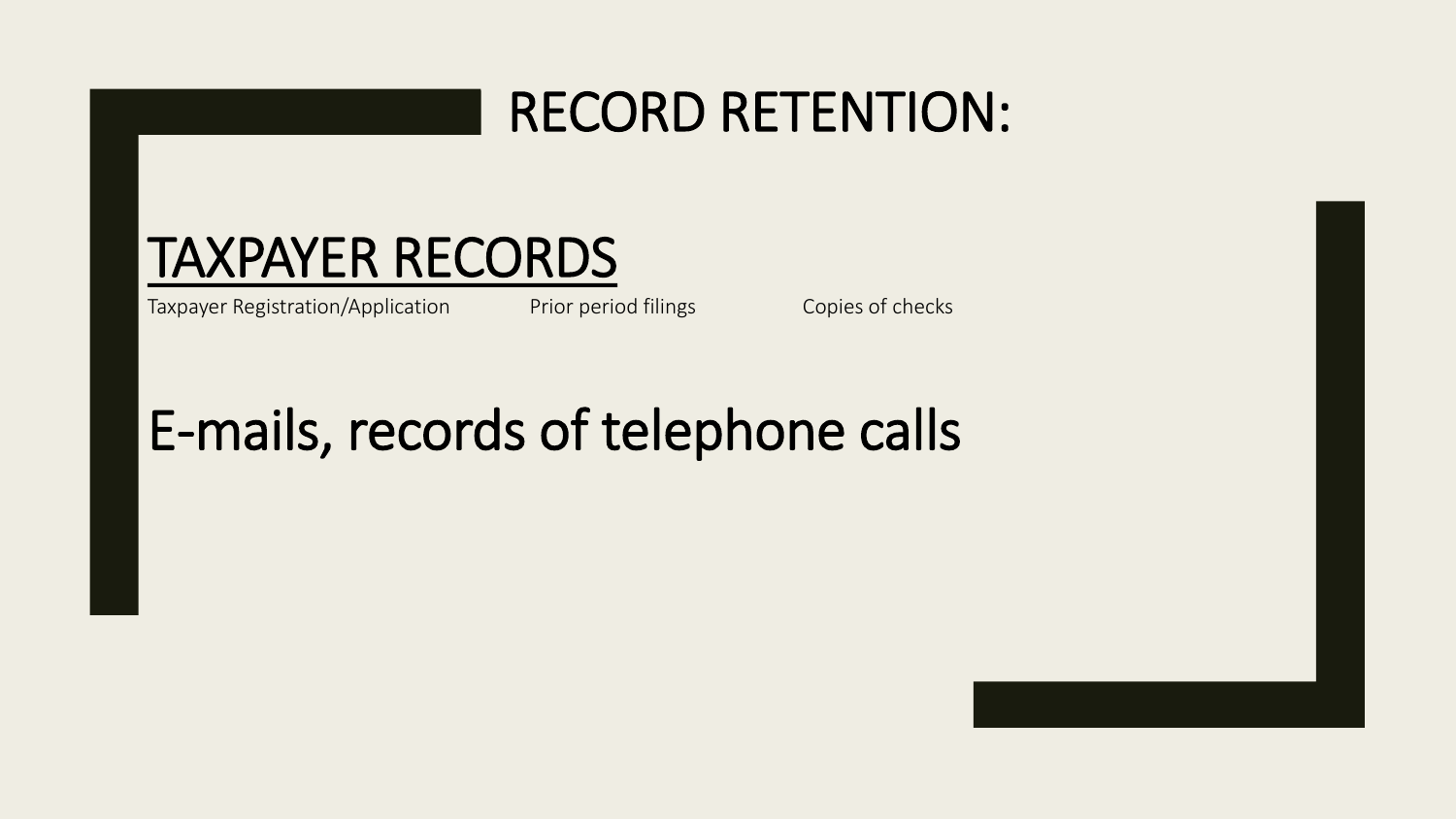#### TAXPAYER RECORDS

Taxpayer Registration/Application Prior period filings Copies of checks E-mails, records of telephone calls

# History of prior delinquencies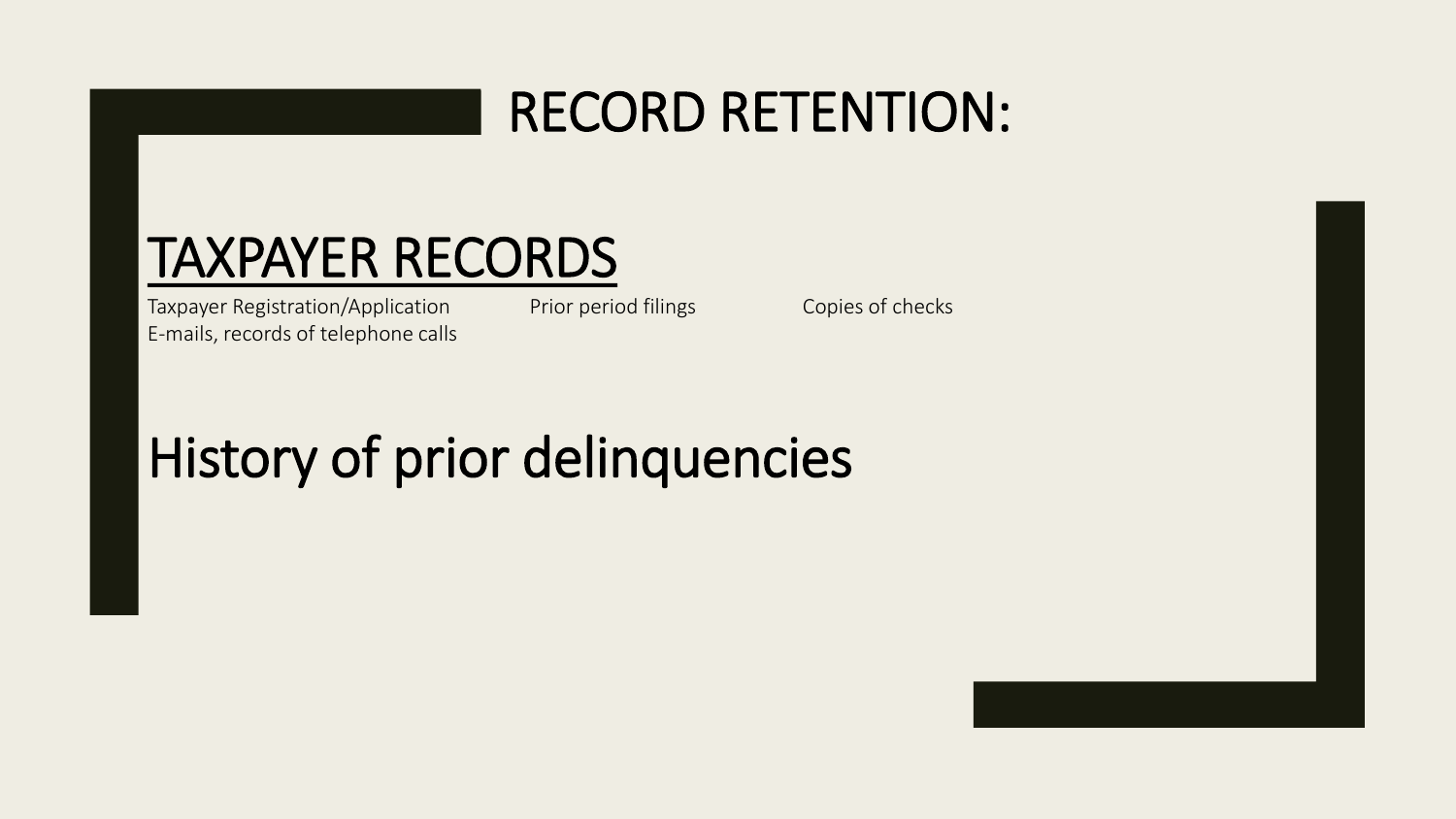#### TAXPAYER RECORDS

Taxpayer Registration/Application Prior period filings Copies of checks E-mails, records of telephone calls History of prior delinquencies

#### Prior repayment agreements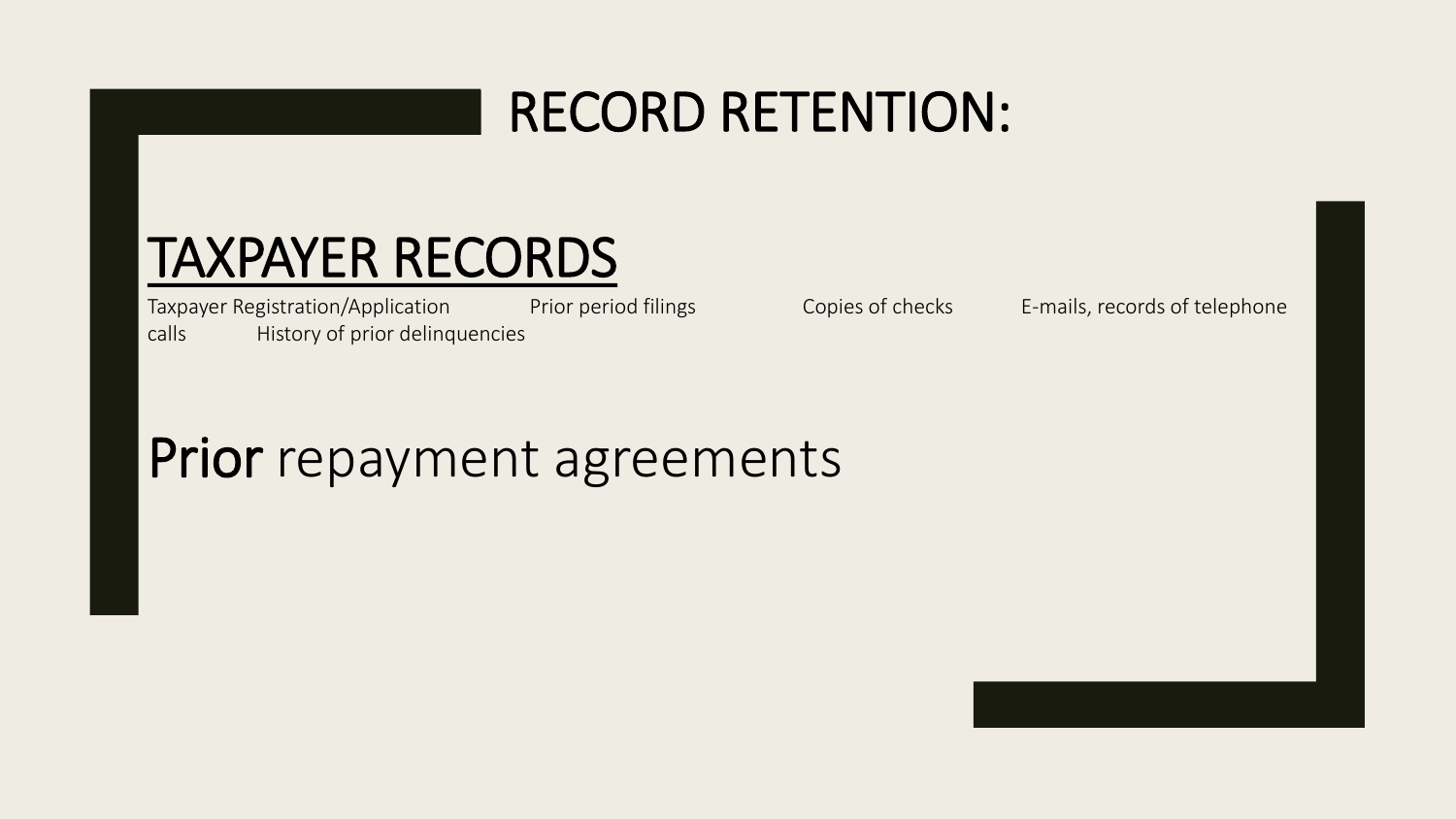#### TAXPAYER RECORDS

Taxpayer Registration/Application Prior period filings Copies of checks E-mails, records of telephone calls History of prior delinquencies Prior repayment agreements

# Audits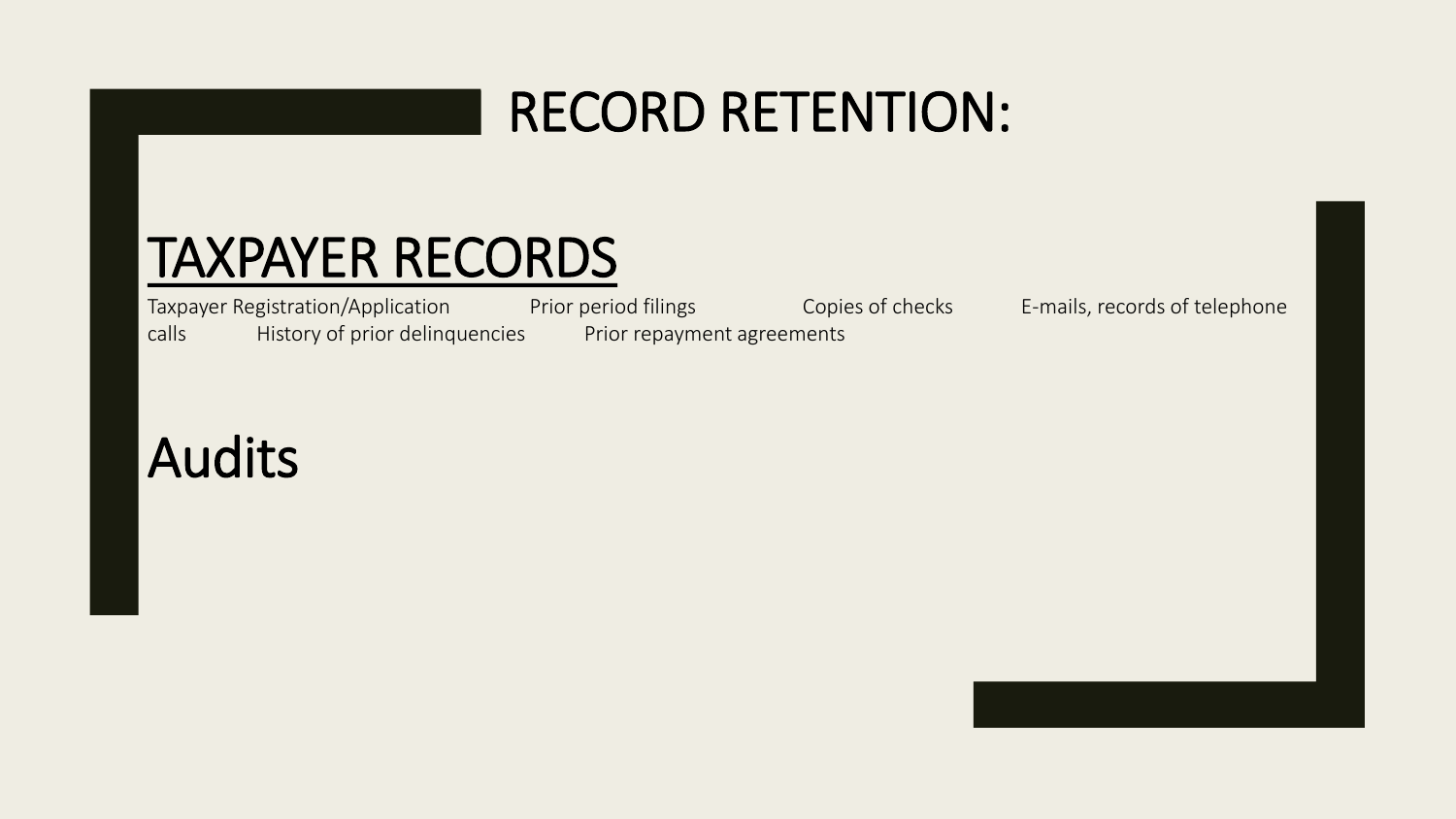#### TAXPAYER RECORDS

Taxpayer Registration/Application Prior period filings Copies of checks E-mails, records of telephone calls History of prior delinquencies Prior repayment agreements Audits

# Notices (Delinquency, Notice of Intent, Assessments)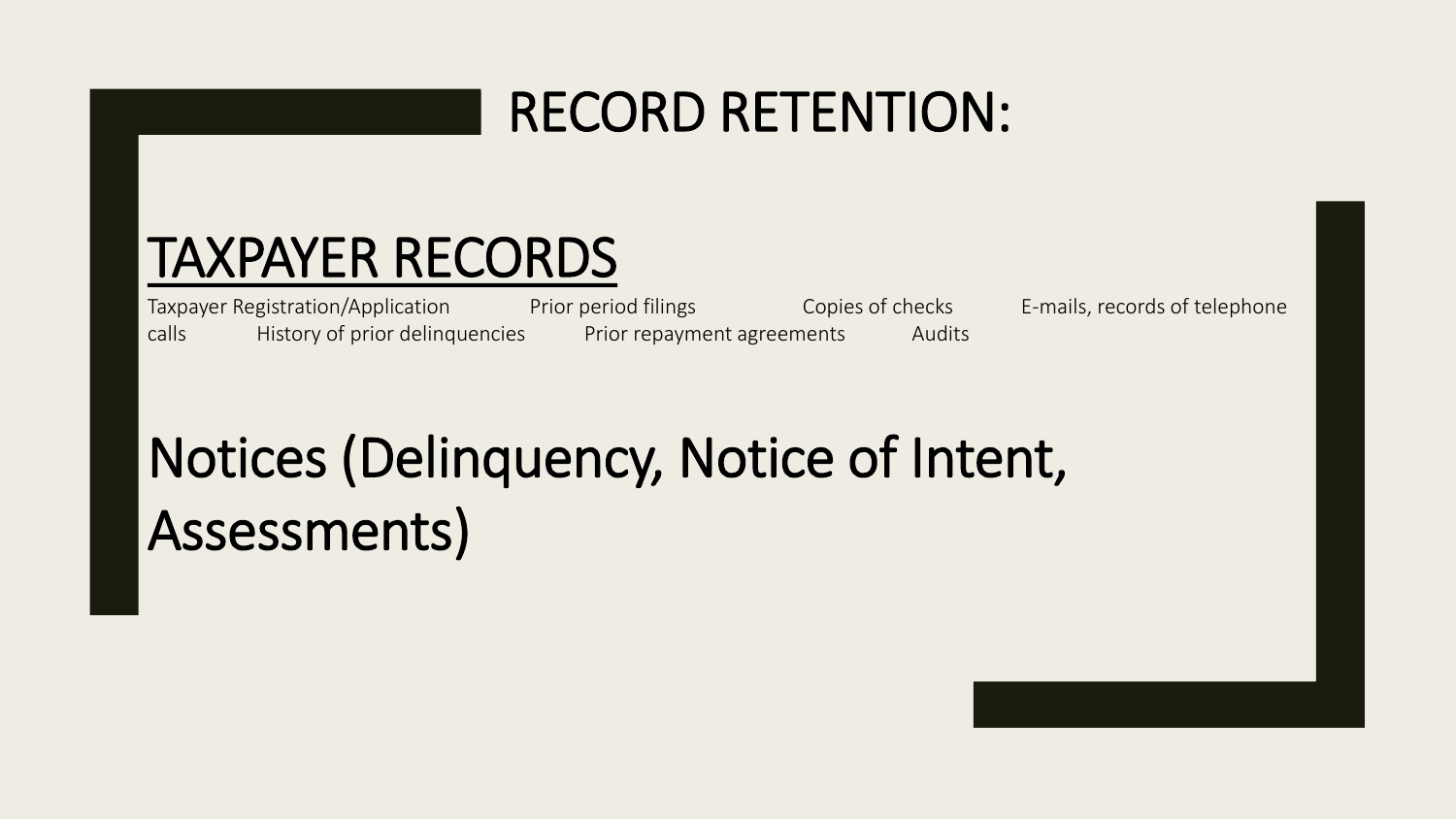#### TAXPAYER RECORDS

Taxpayer Registration/Application Prior period filings Copies of checks E-mails, records of telephone calls History of prior delinquencies Prior repayment agreements Audits Notices (Delinquency, Notice of Intent, Assessments)

# Proof of Certified Mailing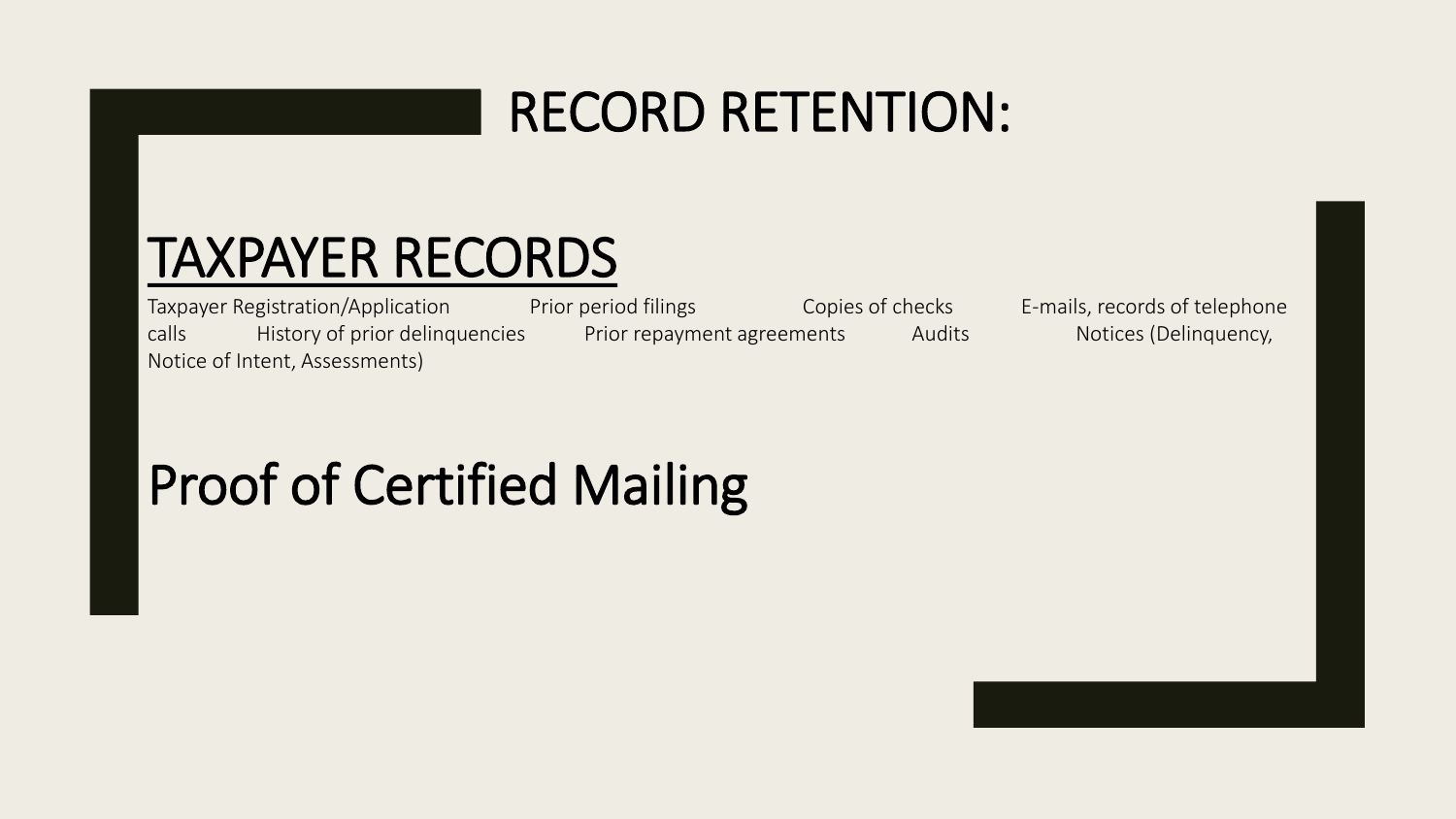#### TAXPAYER RECORDS

Notice of Intent, Assessments) Proof of Certified Mailing

Taxpayer Registration/Application Prior period filings Copies of checks E-mails, records of telephone calls History of prior delinquencies Prior repayment agreements Audits Notices (Delinquency,

# Proof of Mailing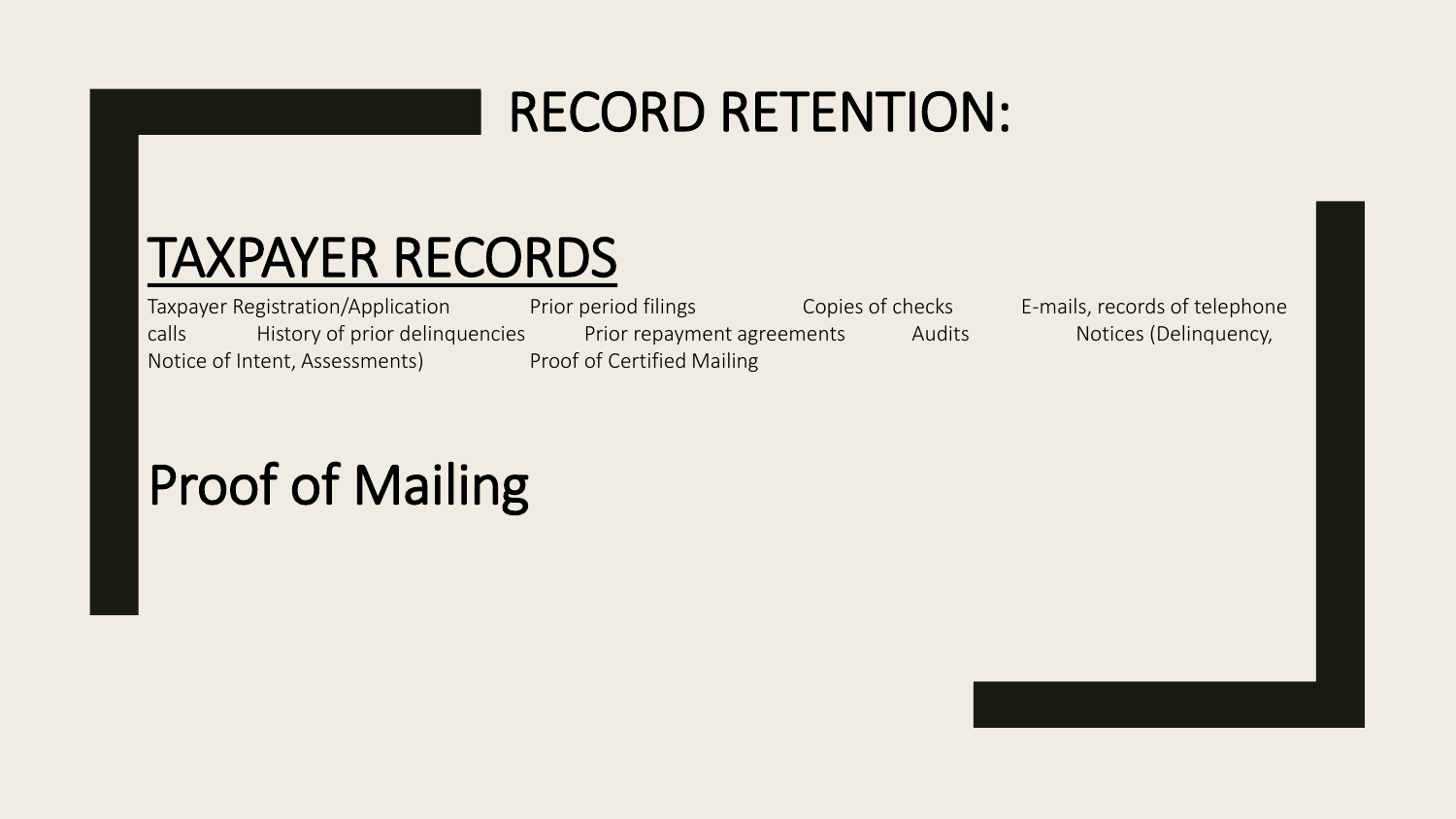#### TAXPAYER RECORDS

Taxpayer Registration/Application Prior period filings Copies of checks E-mails, records of telephone calls History of prior delinquencies Prior repayment agreements Audits Notices (Delinquency, Notice of Intent, Assessments) Proof of Certified Mailing Proof of Mailing

#### Other…..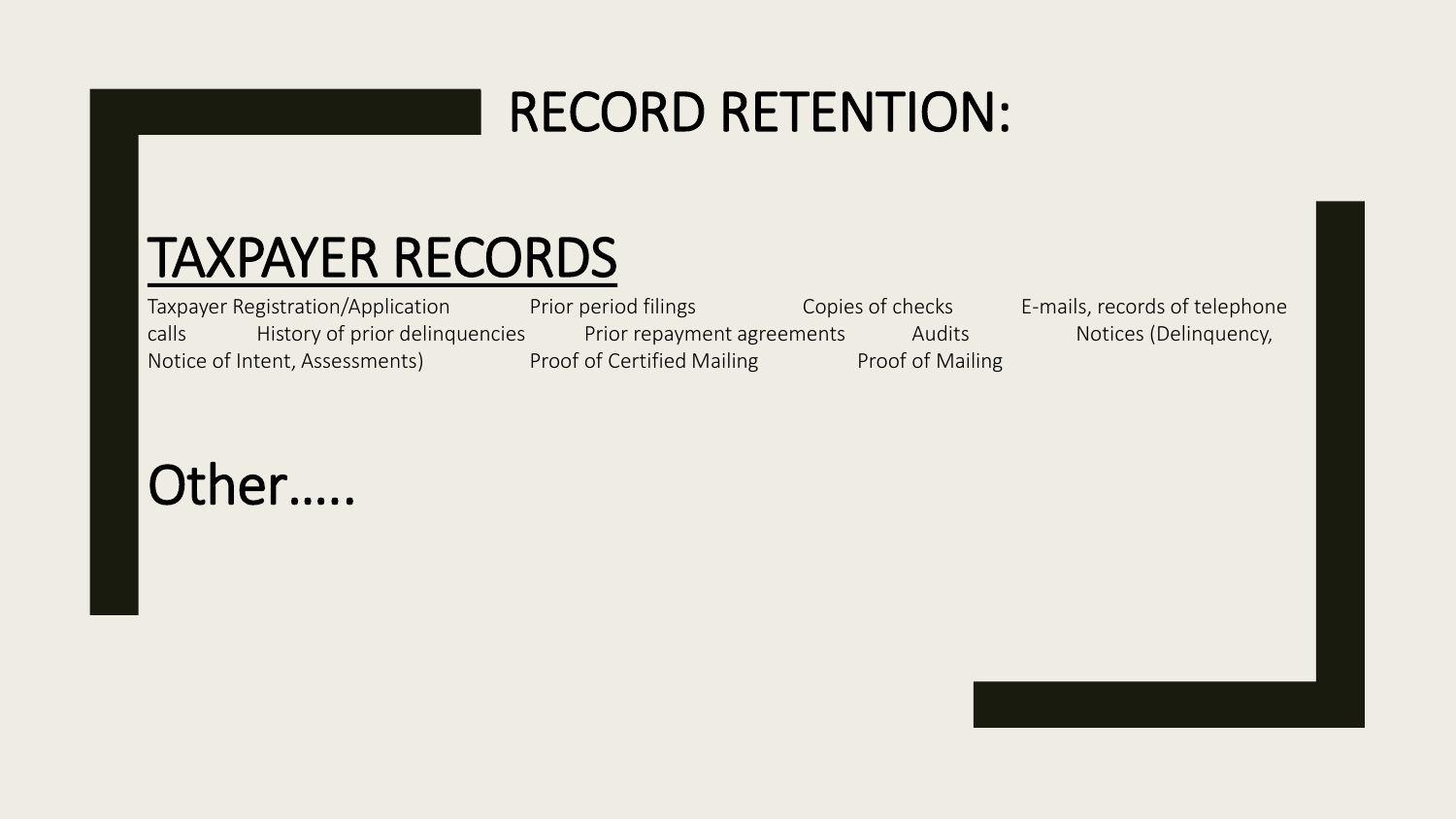# WHAT MUST THE TAXPAYER/DEALER KEEP?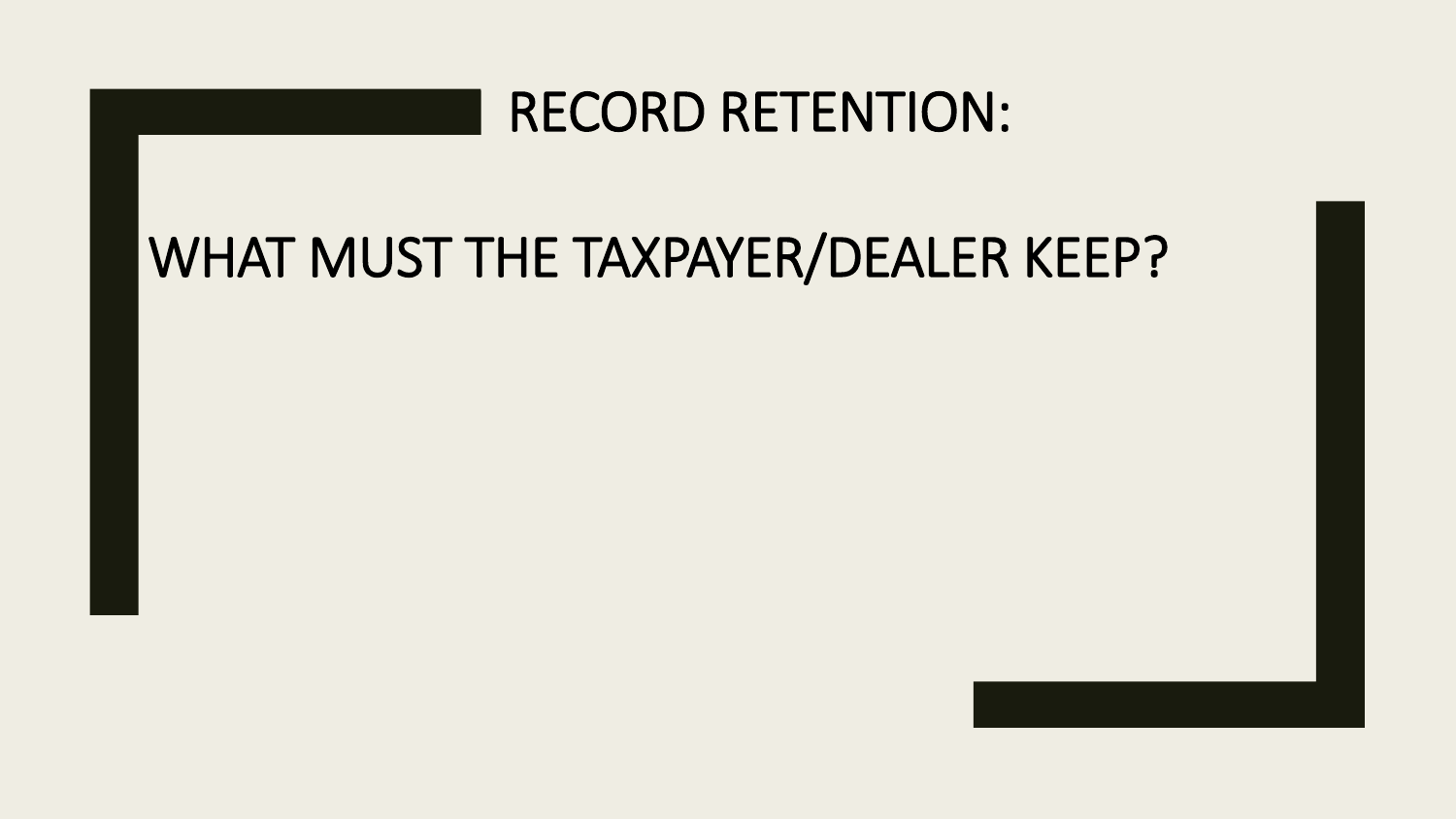# WHAT MUST THE TAXPAYER/DEALER KEEP?

#### §R.S. 47:337.29 Dealers required to keep records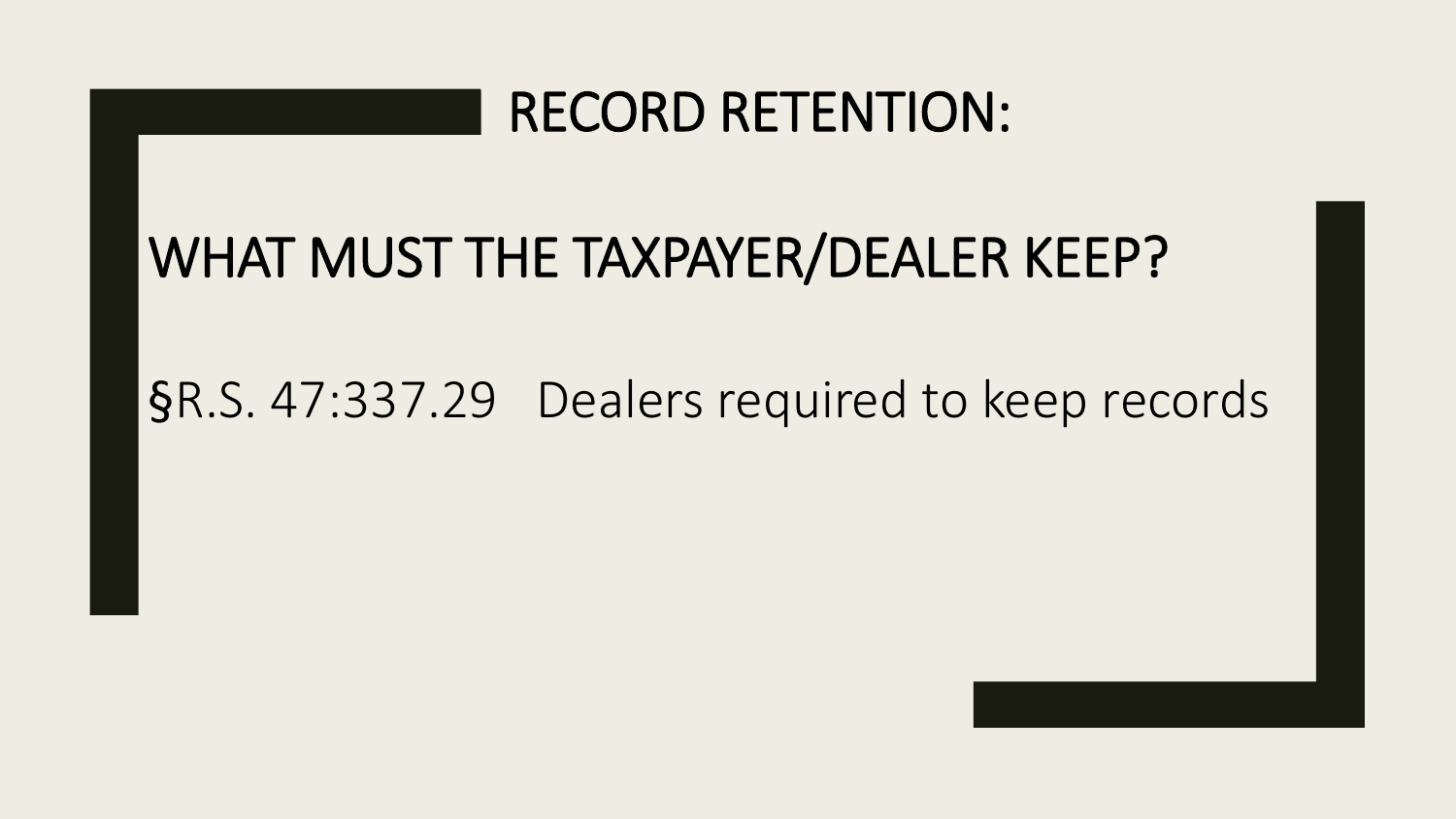#### §R.S. 47:337.29 Dealers required to keep records

A.(1) Every dealer required to make a report and pay any tax under this Chapter shall keep and preserve suitable records of the sales, purchases, or leases taxable pursuant to this Chapter, and such other books of accounts as may be necessary to determine the amount of tax due hereunder, and other information as may be required by the collector; and each dealer shall secure, maintain and keep until the taxes to which they relate have prescribed, a complete record of tangible personal property received, used, sold at retail, distributed, or stored, leased or rented, within the taxing jurisdiction by the said dealer, together with invoices, bills of lading, and other pertinent records and papers as may be required by the collector for the reasonable administration of the tax, and a complete record of all sales or purchases of services taxable as provided in this Chapter until the taxes to which they relate have prescribed.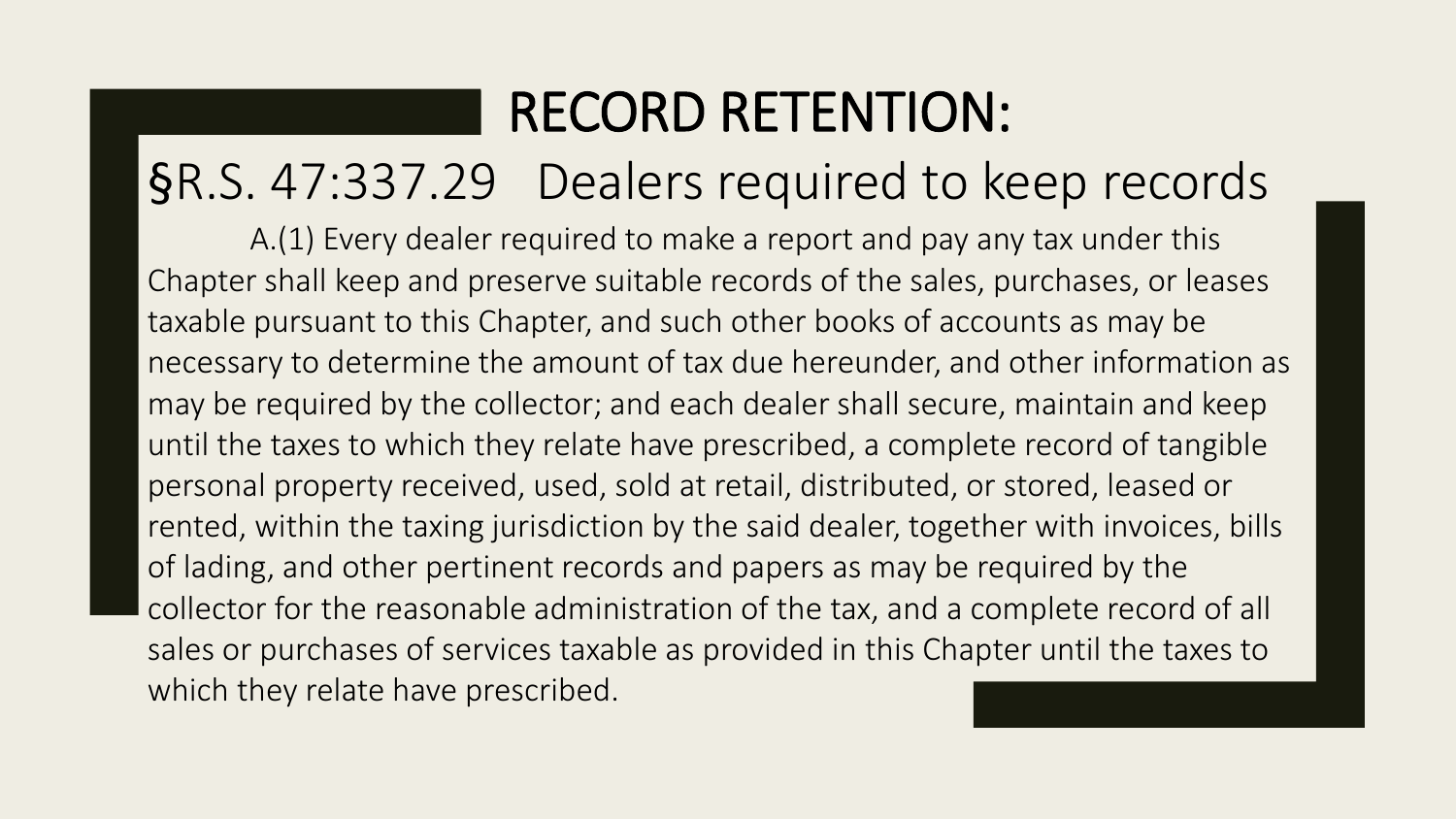# RECORD RETENTION: §R.S. 47:337.29 Dealers required to keep records A (2) These records shall be open for

inspection to the collector at all reasonable hours.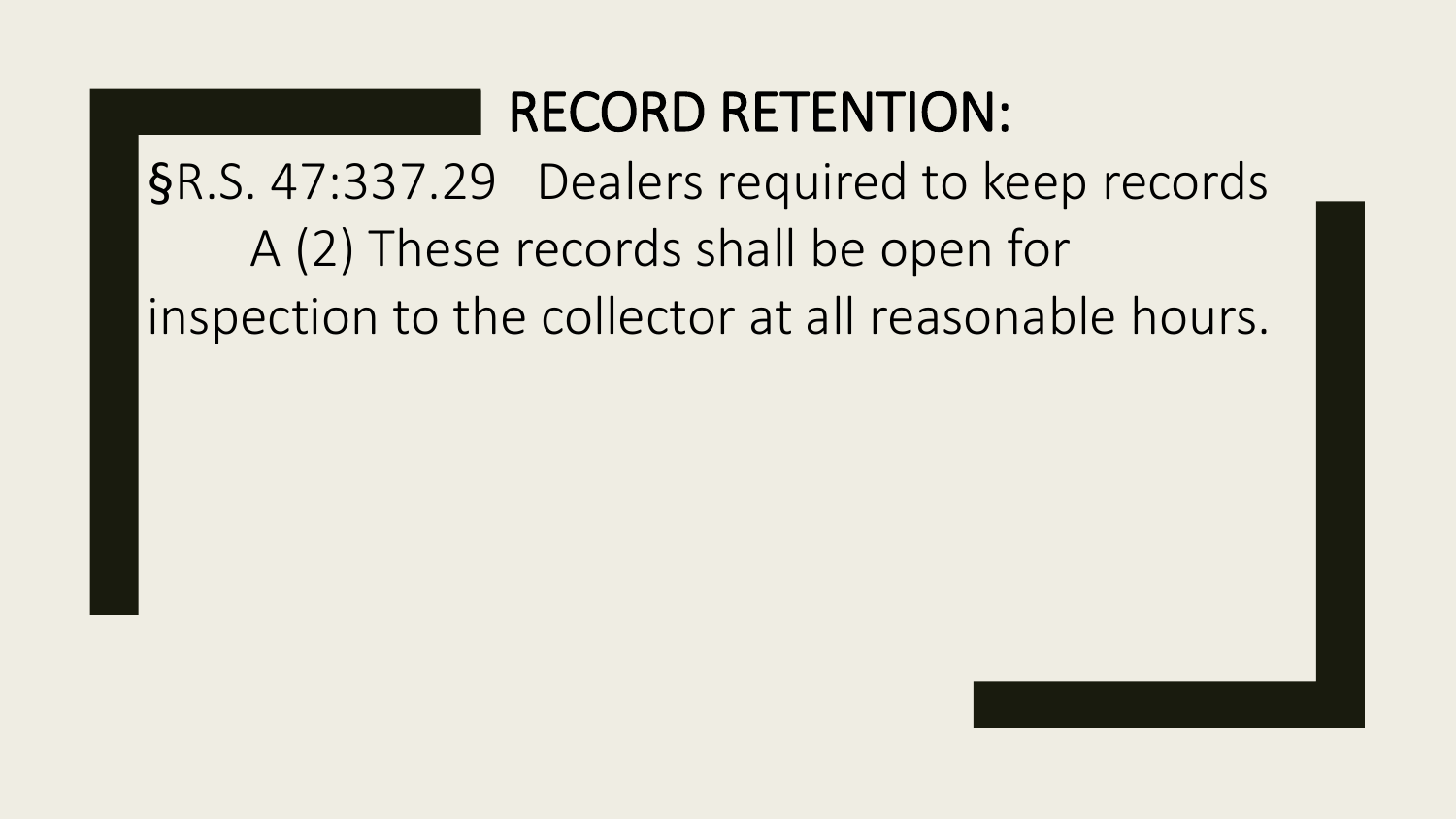§R.S. 47:337.29 Dealers required to keep records A (3) The collector is authorized to require all dealers who take deductions on their sales tax returns for total sales under the minimum taxable bracket prescribed pursuant to R.S. 47:304 to support their deductions by keeping written or printed detailed records of said sales in addition to their usual books and accounts.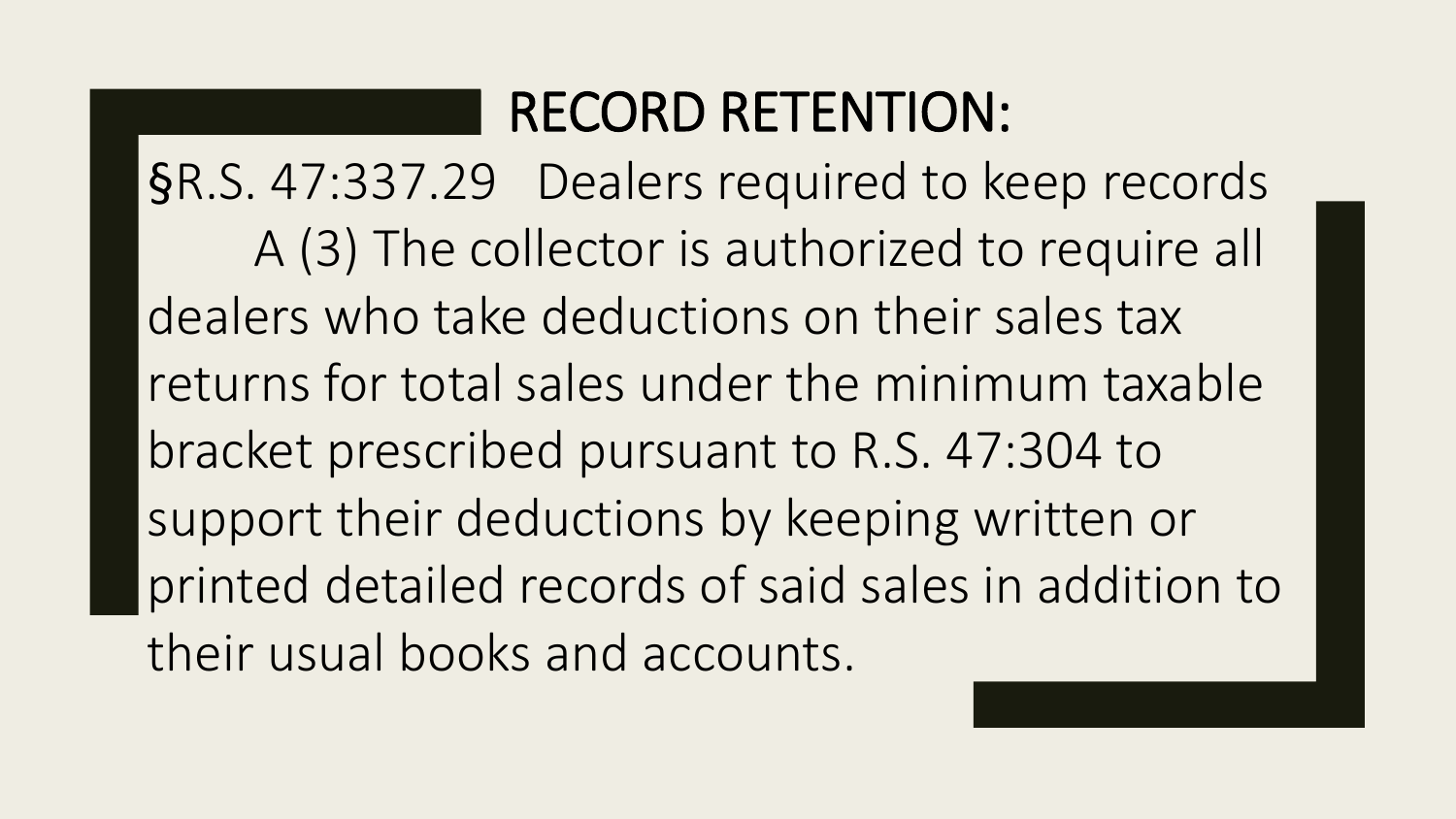§R.S. 47:337.29 Dealers required to keep records B. Any dealer subject to the provisions of this Chapter who violates the provisions of this Section shall be fined not more than five hundred dollars or imprisoned for not more than sixty days, or both, for any such offense.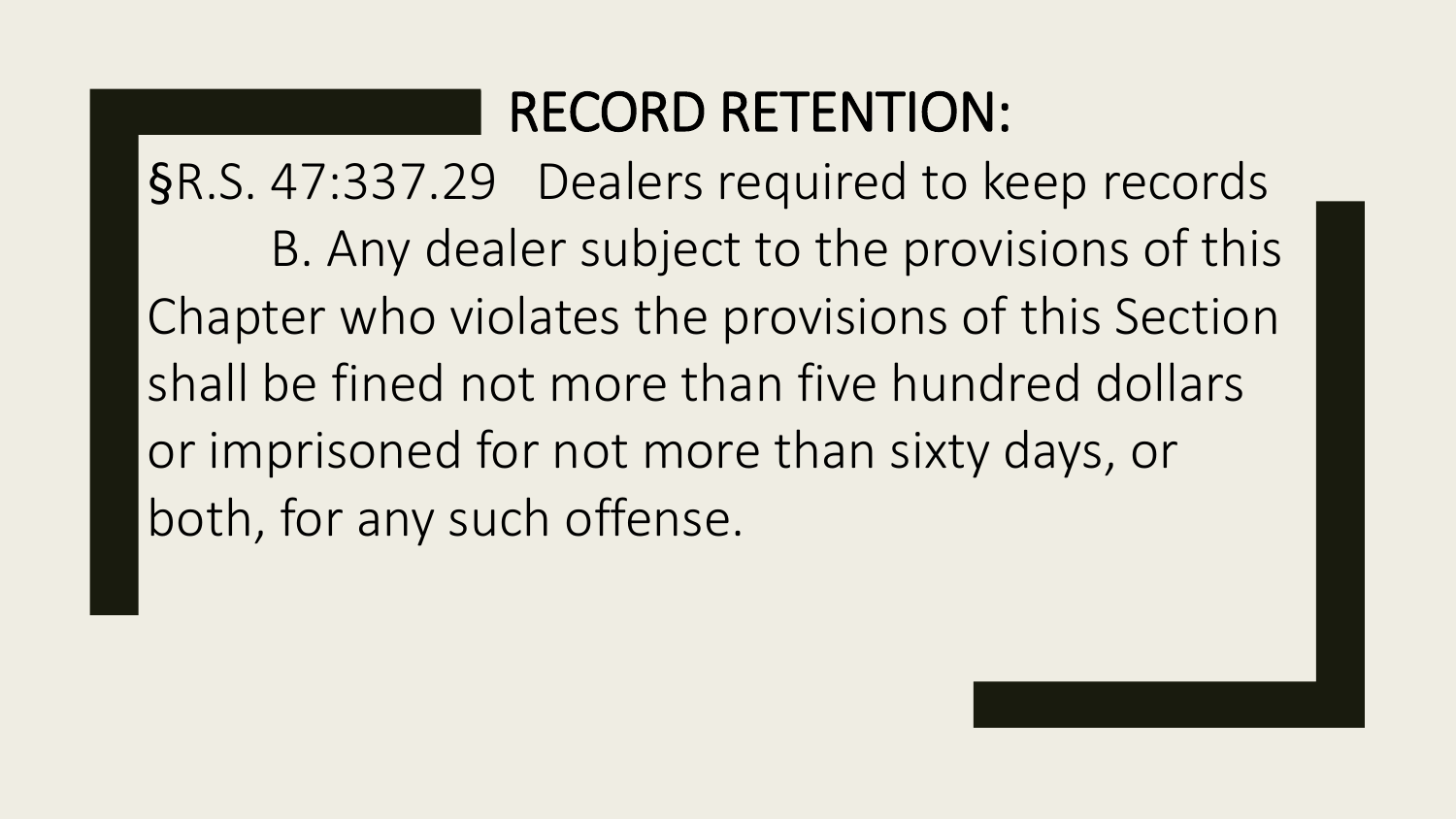#### §R.S. 47:337.29 Dealers required to keep records

C. Any dealer shall have an obligation to use reasonable means to notify and provide a collector with accurate and updated information pertaining to its proper address and the names and contact information for those officers or directors, or members or managers having direct control or supervision over its local sales and use taxes and those charged with the responsibility of filing a dealer's sales and use tax return with the collector. This obligation shall be continuing and a dealer shall notify the collector of any changes, additions, or deletions within thirty calendar days of any change.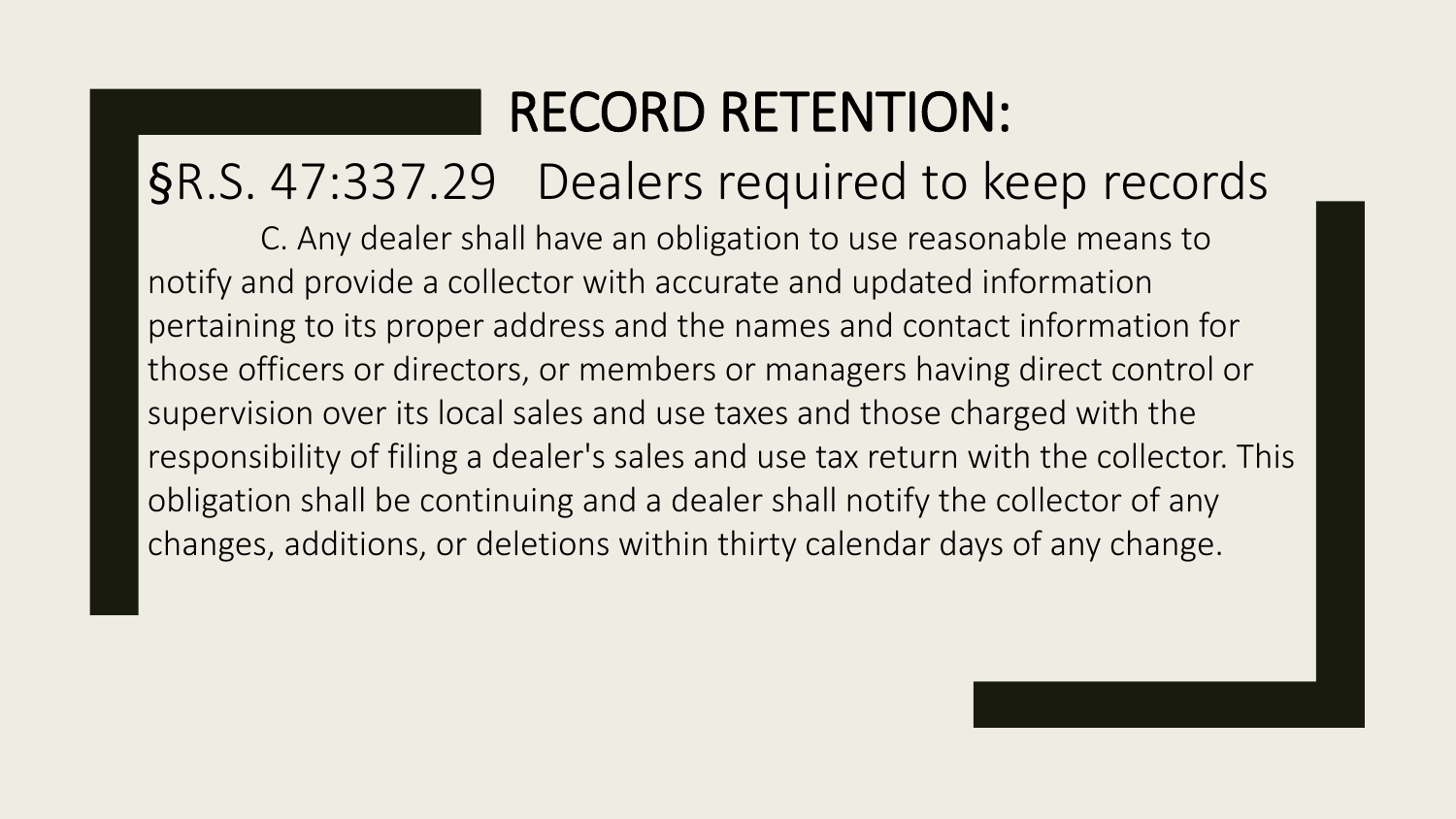RECORD RETENTION: YESTERDAYS OF LAKE CHARLES, INC. VERSUS CALCASIEU PARISH SALES AND USE TAX DEPARTMENT CONSOLIDATED WITH COWBOY'S NIGHTLIFE, INC. VERSUS CALCASIEU PARISH SALES AND USE TAX DEPARTMENT NO. 2015-C-1676 SUPREME COURT OF LOUISIANA May 13, 2016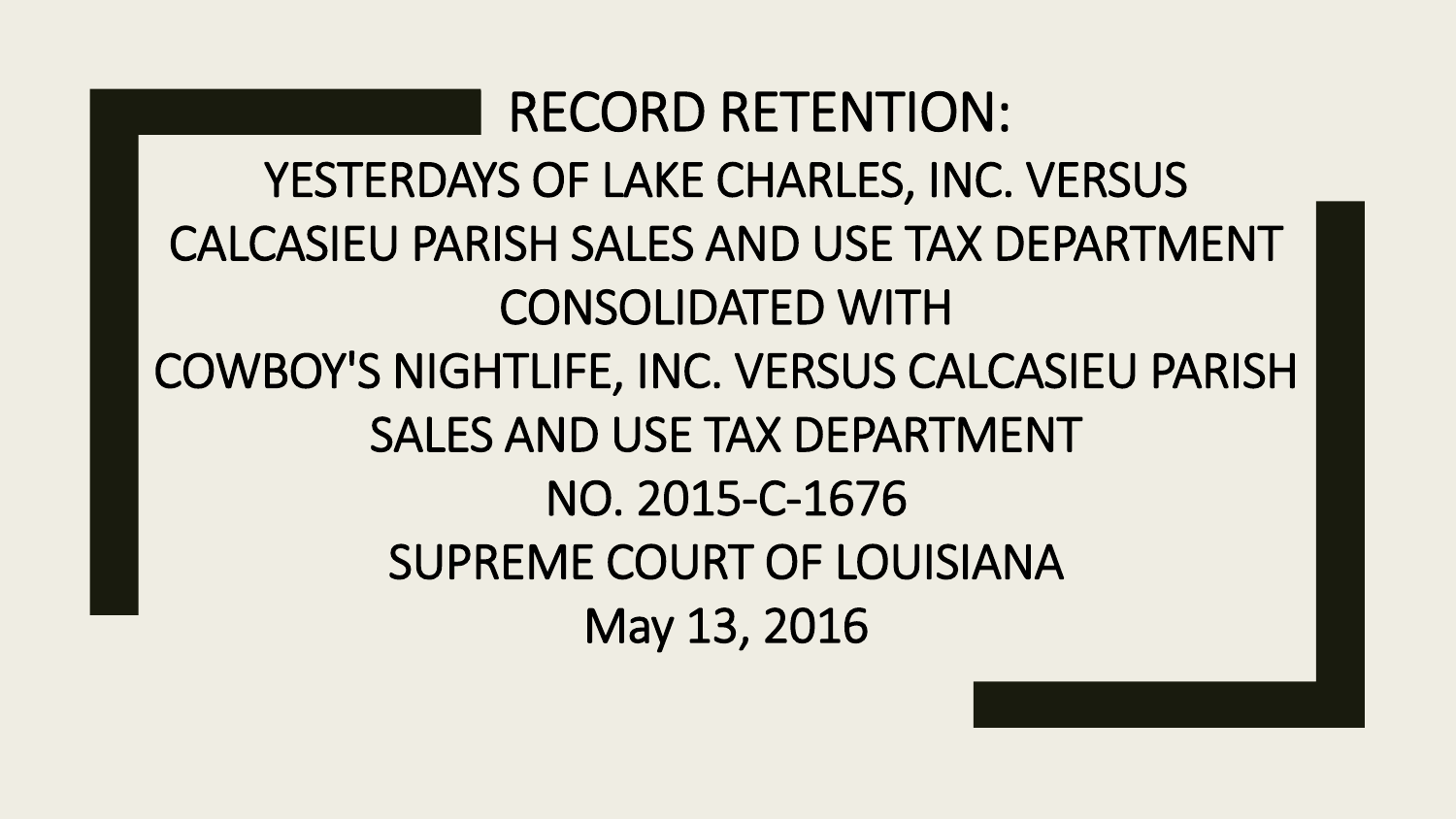(pg. 32) Furthermore, although La. Rev. Stat. 47:337.28.1, entitled "Arbitrary assessments prohibited," forbids the Collector from "issuing an arbitrary assessment," the Collector's assessment cannot be considered an "arbitrary assessment" if the taxpayer fails to comply with the records requirements of La. Rev. Stat. 47:337.29. …, the collector shall be prohibited from issuing an arbitrary assessment.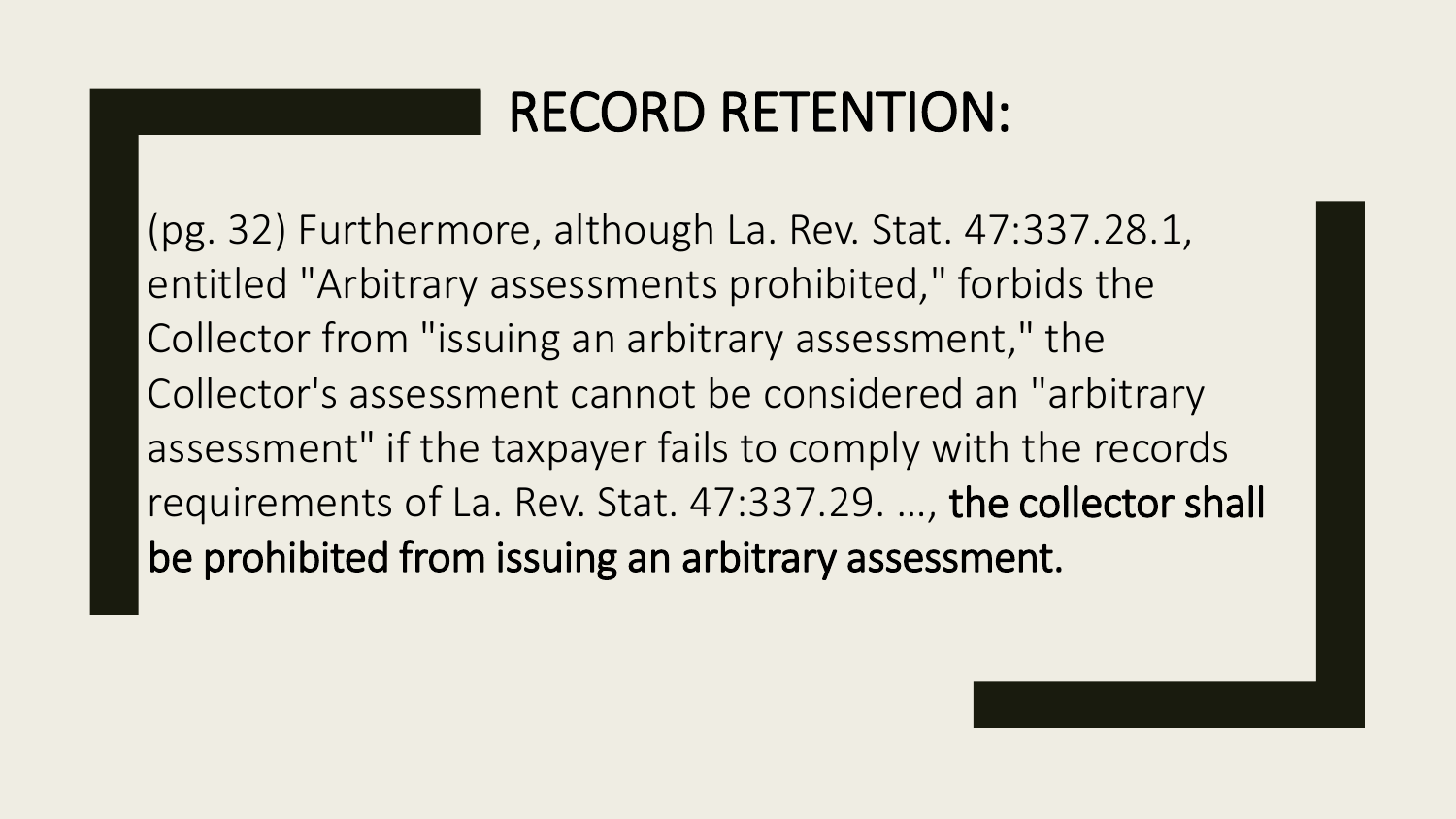For purposes of this Chapter, the term "arbitrary assessment" shall mean an estimated assessment issued by the local collector which does not comply with R.S. 47:337.28, 47:337.48(A), or 47:337.53. However, no provision of this Chapter shall prevent the collector from determining correct tax as provided for in R.S. 47:337.35. An assessment shall not be considered an "arbitrary assessment" if the taxpayer does not provide records as required by R.S. 47:337.29 and/or R.S. 47:337.36. The taxpayer shall bear the burden of proving that the assessment was not in compliance with the law. (Emphasis added.)